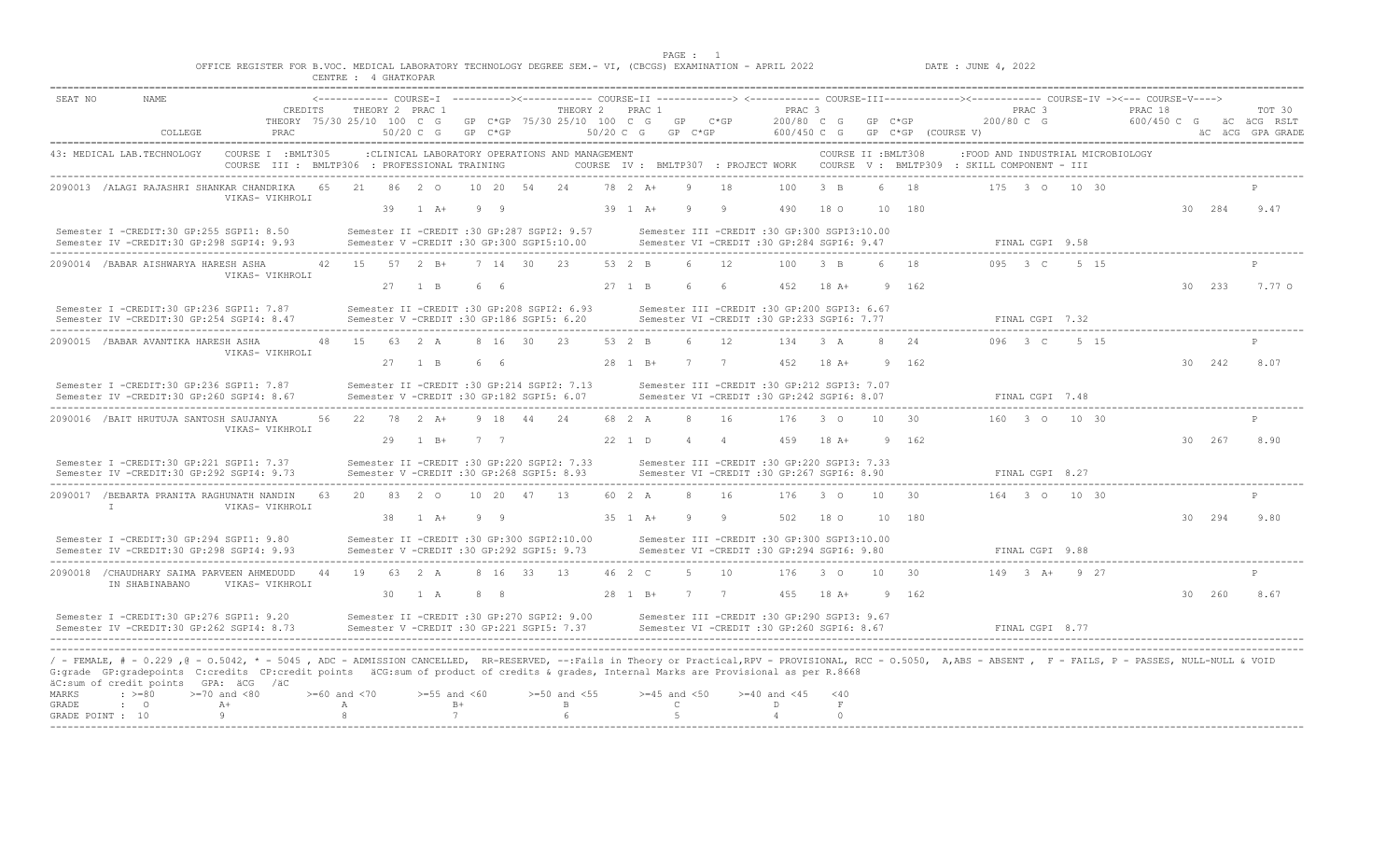PAGE : 2 OFFICE REGISTER FOR B.VOC. MEDICAL LABORATORY TECHNOLOGY DEGREE SEM.- VI, (CBCGS) EXAMINATION - APRIL 2022 DATE : JUNE 4, 2022

|                  |                                                                                                                                                                                                                                                                                                                                                                                                                            |                                                                     |    | CENTRE : 4 GHATKOPAR               |      |                                           |                 |                |                                                 |             |                      |                                  |             |           |                                                                                              |                          |                     |                    |                                                                                                                                                             |                                 |                                   |         |        |                                                       |
|------------------|----------------------------------------------------------------------------------------------------------------------------------------------------------------------------------------------------------------------------------------------------------------------------------------------------------------------------------------------------------------------------------------------------------------------------|---------------------------------------------------------------------|----|------------------------------------|------|-------------------------------------------|-----------------|----------------|-------------------------------------------------|-------------|----------------------|----------------------------------|-------------|-----------|----------------------------------------------------------------------------------------------|--------------------------|---------------------|--------------------|-------------------------------------------------------------------------------------------------------------------------------------------------------------|---------------------------------|-----------------------------------|---------|--------|-------------------------------------------------------|
| SEAT NO          | <b>NAME</b>                                                                                                                                                                                                                                                                                                                                                                                                                |                                                                     |    |                                    |      |                                           |                 |                |                                                 |             |                      |                                  |             |           |                                                                                              |                          |                     |                    | <------------- COURSE-I ----------><------------ COURSE-II -------------> <------------ COURSE-III-------------><----------- COURSE-IV -><--- COURSE-V----> |                                 |                                   |         |        |                                                       |
|                  | COLLEGE                                                                                                                                                                                                                                                                                                                                                                                                                    | CREDITS<br>THEORY 75/30 25/10 100 C G<br><b>PRAC</b>                |    |                                    |      | THEORY 2 PRAC 1<br>50/20 C G              |                 | $GP$ $C*GP$    | THEORY 2 PRAC 1<br>GP C*GP 75/30 25/10 100 C G  | $50/20$ C G |                      | GP                               | $GP$ $C*GP$ | $C*GP$    | PRAC <sub>3</sub><br>200/80 C G<br>600/450 C G                                               |                          | $GP$ $C*GP$         | GP C*GP (COURSE V) |                                                                                                                                                             | PRAC <sub>3</sub><br>200/80 C G |                                   | PRAC 18 |        | TOT 30<br>600/450 C G aC aCG RSLT<br>äC äCG GPA GRADE |
|                  | 43: MEDICAL LAB.TECHNOLOGY                                                                                                                                                                                                                                                                                                                                                                                                 | COURSE I : BMLT305<br>COURSE III : BMLTP306 : PROFESSIONAL TRAINING |    |                                    |      |                                           |                 |                | : CLINICAL LABORATORY OPERATIONS AND MANAGEMENT |             |                      |                                  |             |           |                                                                                              |                          | COURSE II : BMLT308 |                    | COURSE IV: BMLTP307 : PROJECT WORK COURSE V: BMLTP309 : SKILL COMPONENT - III                                                                               |                                 | :FOOD AND INDUSTRIAL MICROBIOLOGY |         |        |                                                       |
|                  | 2090019 / CHIKANE SHRADDHA SAMPAT SHARADA                                                                                                                                                                                                                                                                                                                                                                                  | VIKAS- VIKHROLI                                                     | 65 | 21                                 |      | 86 2 0                                    |                 | 10 20 54       | 24                                              |             | 78 2 A+              |                                  |             | 18        | 168                                                                                          | 3 <sub>0</sub>           | 10                  | 30                 |                                                                                                                                                             |                                 | 152 3 A+ 9 27                     |         |        |                                                       |
|                  | Semester I -CREDIT:30 GP:281 SGPI1: 9.37                                                                                                                                                                                                                                                                                                                                                                                   |                                                                     |    |                                    |      | $37 \t1 \tA+$                             |                 | 99             | Semester II -CREDIT :30 GP:279 SGPI2: 9.30      |             | 34 1 A               |                                  | -8          | -8        | 495<br>Semester III -CREDIT :30 GP:290 SGPI3: 9.67                                           | 18 0                     |                     | 10 180             |                                                                                                                                                             |                                 |                                   |         | 30 292 | 9.73                                                  |
|                  | Semester IV -CREDIT:30 GP:298 SGPI4: 9.93                                                                                                                                                                                                                                                                                                                                                                                  |                                                                     |    |                                    |      | Semester V -CREDIT :30 GP:288 SGPI5: 9.60 |                 |                |                                                 |             |                      |                                  |             |           | Semester VI -CREDIT :30 GP:292 SGPI6: 9.73                                                   |                          |                     |                    |                                                                                                                                                             | FINAL CGPI 9.60                 |                                   |         |        |                                                       |
|                  | 2090020 / CHOUGLE SHIFA FATIMA RAFIQUE SHA<br>HIN                                                                                                                                                                                                                                                                                                                                                                          | VIKAS- VIKHROLI                                                     | 66 | 19                                 |      | 85 2 0<br>31 1 A                          |                 | 10 20 48<br>88 | 22.                                             |             | 70 2 A+<br>34 1 A    |                                  | -9<br>-8    | 18<br>- 8 | 168<br>481                                                                                   | $\overline{3}$ 0<br>18 0 | 10 <sup>1</sup>     | 30<br>10 180       |                                                                                                                                                             |                                 | 168 3 0 10 30                     |         | 30 294 | 9.80                                                  |
|                  | Semester I -CREDIT:30 GP:282 SGPI1: 9.40<br>Semester IV -CREDIT:30 GP:278 SGPI4: 9.27                                                                                                                                                                                                                                                                                                                                      |                                                                     |    |                                    |      | Semester V -CREDIT :30 GP:250 SGPI5: 8.33 |                 |                | Semester II -CREDIT :30 GP:281 SGPI2: 9.37      |             |                      |                                  |             |           | Semester III -CREDIT :30 GP:290 SGPI3: 9.67<br>Semester VI - CREDIT : 30 GP: 294 SGPI6: 9.80 |                          |                     |                    |                                                                                                                                                             | FINAL CGPI 9.31                 |                                   |         |        |                                                       |
|                  | 2090021 / FAROOQUI IRAM NAUSHAD NABILA                                                                                                                                                                                                                                                                                                                                                                                     |                                                                     |    |                                    |      | 57 18 75 2 A+                             |                 | 9 18 42        | 13                                              |             | 55 2 B+              |                                  | - 7         | - 14      | 180                                                                                          | $\beta$ 0                | 10 <sup>1</sup>     | 3 Q                |                                                                                                                                                             |                                 | 171 3 0 10 30                     |         |        |                                                       |
|                  |                                                                                                                                                                                                                                                                                                                                                                                                                            | VIKAS- VIKHROLI                                                     |    |                                    | -36- | $1 \overline{A}$                          |                 | $Q \cup Q$     |                                                 |             | $38 \t1 \tA+$        |                                  | <b>Q</b>    | $\alpha$  | 499                                                                                          | 18 O                     | 10                  | 180                |                                                                                                                                                             |                                 |                                   |         | 30 290 | 9.67                                                  |
|                  | Semester I -CREDIT:30 GP:285 SGPI1: 9.50<br>Semester IV -CREDIT:30 GP:272 SGPI4: 9.07                                                                                                                                                                                                                                                                                                                                      |                                                                     |    |                                    |      | Semester V -CREDIT :30 GP:241 SGPI5: 8.03 |                 |                | Semester II -CREDIT :30 GP:300 SGPI2:10.00      |             |                      |                                  |             |           | Semester III - CREDIT : 30 GP: 294 SGPI3: 9.80<br>Semester VI -CREDIT :30 GP:290 SGPI6: 9.67 |                          |                     |                    |                                                                                                                                                             | FINAL CGPI 9.34                 |                                   |         |        |                                                       |
|                  | 2090022 / GAIKWAD RUTUJA ANKUSH SUNITA                                                                                                                                                                                                                                                                                                                                                                                     |                                                                     |    |                                    |      | 59 17 76 2 A+                             |                 | 9 18 56        | 2.4                                             |             | 80 2 0               |                                  | 10          | 20        | 172                                                                                          | $\sim$ 3 0               | 10 <sup>1</sup>     | 30                 |                                                                                                                                                             |                                 | 135 3 A 8 24                      |         |        |                                                       |
|                  |                                                                                                                                                                                                                                                                                                                                                                                                                            | VIKAS- VIKHROLI                                                     |    |                                    |      | 34 1 A                                    |                 | 88             |                                                 |             | 34 1 A               |                                  | -8          | -8        | 474                                                                                          | $18A+$                   |                     | 9 162              |                                                                                                                                                             |                                 |                                   |         | 30 270 | 9.00                                                  |
|                  | Semester I -CREDIT:30 GP:264 SGPI1: 8.80<br>Semester IV -CREDIT:30 GP:296 SGPI4: 9.87                                                                                                                                                                                                                                                                                                                                      |                                                                     |    |                                    |      | Semester V -CREDIT :30 GP:283 SGPI5: 9.43 |                 |                | Semester II -CREDIT :30 GP:258 SGPI2: 8.60      |             |                      |                                  |             |           | Semester III -CREDIT :30 GP:294 SGPI3: 9.80<br>Semester VI -CREDIT :30 GP:270 SGPI6: 9.00    |                          |                     |                    |                                                                                                                                                             | FINAL CGPI 9.25                 |                                   |         |        |                                                       |
|                  | 2090023 / GAIKWAD SHRUTI PANDURANG SUNITA                                                                                                                                                                                                                                                                                                                                                                                  | VIKAS- VIKHROLI                                                     | 54 | 15                                 |      | 69 2 A                                    |                 | 8 16 35        | - 16                                            |             | 51 2 B               |                                  | 6           | 12        | 160                                                                                          | $3^{\circ}$              | 10 <sup>1</sup>     | 30                 |                                                                                                                                                             |                                 | $115$ $3$ $B+$ $7$ $21$           |         |        |                                                       |
|                  |                                                                                                                                                                                                                                                                                                                                                                                                                            |                                                                     |    |                                    |      | 30 1 A                                    |                 | 88             |                                                 |             | 29 1 B+              |                                  | 7 7         |           | 459                                                                                          | $18A+$                   |                     | 9 162              |                                                                                                                                                             |                                 |                                   |         | 30 256 | 8.53                                                  |
|                  | Semester I -CREDIT:30 GP:245 SGPI1: 8.17<br>Semester IV -CREDIT:30 GP:258 SGPI4: 8.60                                                                                                                                                                                                                                                                                                                                      |                                                                     |    |                                    |      | Semester V -CREDIT :30 GP:213 SGPI5: 7.10 |                 |                | Semester II -CREDIT :30 GP:231 SGPI2: 7.70      |             |                      |                                  |             |           | Semester III -CREDIT :30 GP:260 SGPI3: 8.67<br>Semester VI -CREDIT :30 GP:256 SGPI6: 8.53    |                          |                     |                    |                                                                                                                                                             |                                 | FINAL CGPI 8.13+00.01= 8.14       |         |        |                                                       |
|                  | 2090024 / GAWADE RAVINA RAJAN RANJANA                                                                                                                                                                                                                                                                                                                                                                                      | VIKAS- VIKHROLI                                                     |    |                                    |      | 53 16 69 2 A                              |                 | 8 16 47        | 12                                              |             | 59 2 B+              |                                  | 7           | 14        | 172 3 0                                                                                      |                          | 10                  | 30                 |                                                                                                                                                             |                                 | 130 3 A 8 24                      |         |        |                                                       |
|                  |                                                                                                                                                                                                                                                                                                                                                                                                                            |                                                                     |    |                                    |      | 29 1 B+                                   |                 | 7 7            |                                                 |             | $27 \quad 1 \quad B$ |                                  | 6           | - 6       |                                                                                              | 471 18 A+                |                     | 9 162              |                                                                                                                                                             |                                 |                                   |         | 30 259 | 8.63                                                  |
|                  | Semester I -CREDIT:30 GP:266 SGPI1: 8.87<br>Semester IV -CREDIT:30 GP:272 SGPI4: 9.07                                                                                                                                                                                                                                                                                                                                      |                                                                     |    |                                    |      | Semester V -CREDIT :30 GP:227 SGPI5: 7.57 |                 |                | Semester II -CREDIT :30 GP:271 SGPI2: 9.03      |             |                      |                                  |             |           | Semester III -CREDIT :30 GP:280 SGPI3: 9.33<br>Semester VI -CREDIT :30 GP:259 SGPI6: 8.63    |                          |                     |                    |                                                                                                                                                             | FINAL CGPI 8.75                 |                                   |         |        |                                                       |
| MARKS<br>GRADE   | / - FEMALE, # - 0.229 ,0 - 0.5042, * - 5045 , ADC - ADMISSION CANCELLED, RR-RESERVED, --:Fails in Theory or Practical,RPV - PROVISIONAL, RCC - 0.5050, A,ABS - ABSENT , F - FAILS, P - PASSES, NULL-NULL & VOID<br>G:grade GP:gradepoints C:credits CP:credit points äCG:sum of product of credits & grades, Internal Marks are Provisional as per R.8668<br>äC:sum of credit points GPA: äCG /äC<br>$: >=80$<br>$\cdot$ 0 | $>=70$ and $<80$<br>$A+$                                            |    | $>= 60$ and $< 70$<br>$\mathbb{A}$ |      | $>=55$ and $<60$                          | $B+$            |                | $>=50$ and $<55$<br>B                           |             |                      | $>=45$ and $<50$<br>$\mathsf{C}$ |             |           | $>= 40$ and $< 45$<br>D                                                                      | < 40<br>$\,$ F           |                     |                    |                                                                                                                                                             |                                 |                                   |         |        |                                                       |
| GRADE POINT : 10 |                                                                                                                                                                                                                                                                                                                                                                                                                            | 9                                                                   |    | 8                                  |      |                                           | $7\overline{ }$ |                |                                                 |             |                      | 5                                |             |           | $\overline{4}$                                                                               | $\Omega$                 |                     |                    |                                                                                                                                                             |                                 |                                   |         |        |                                                       |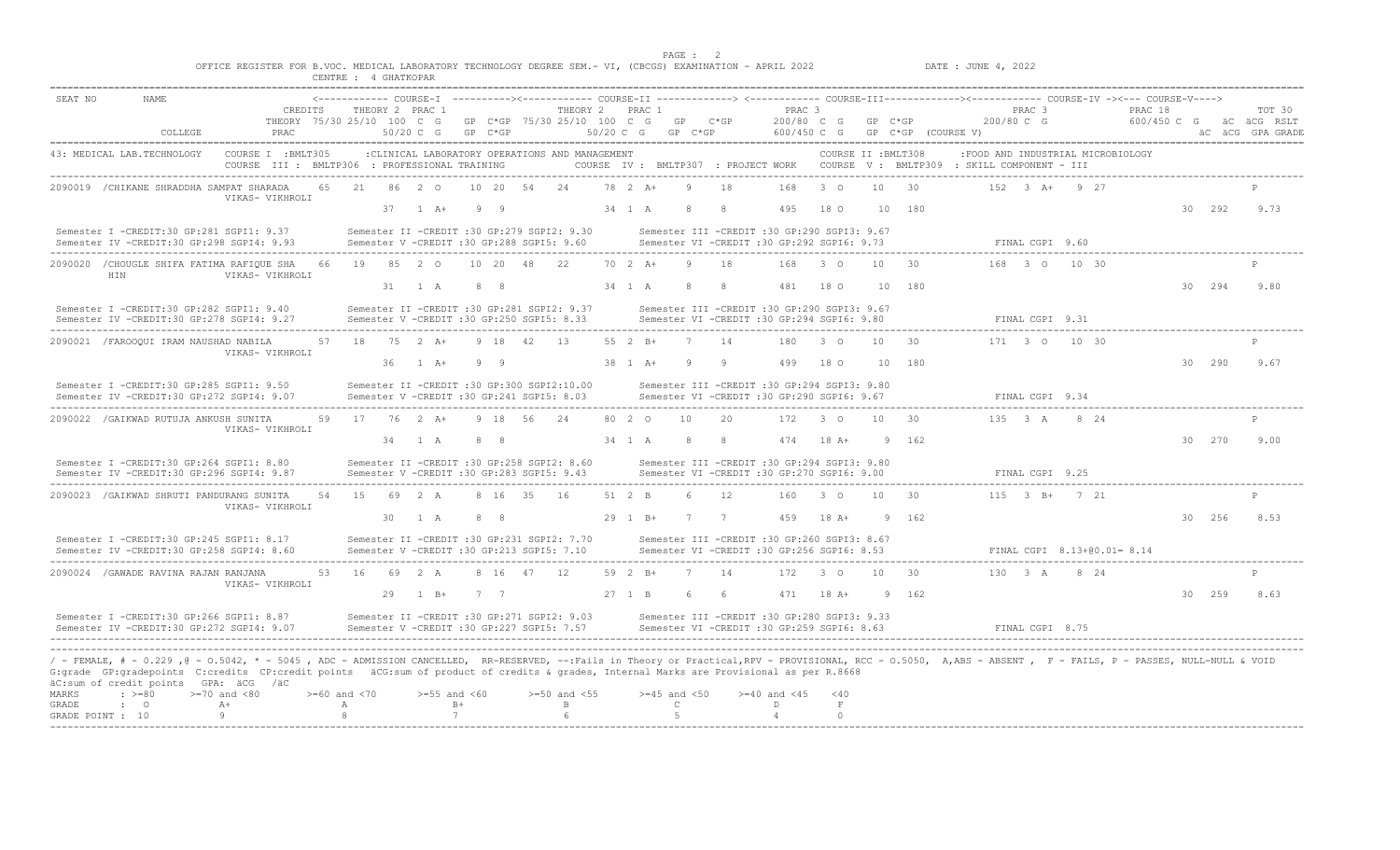|                                    |                                                                                                                                                                                                                                                                                                                                                                                                                               |         |                               |                                                                     |    | CENTRE : 4 GHATKOPAR       |    |                                                                                                   |           |                |            |                                                |                   | PAGE : 3                               |                | OFFICE REGISTER FOR B.VOC. MEDICAL LABORATORY TECHNOLOGY DEGREE SEM. - VI, (CBCGS) EXAMINATION - APRIL 2022 |                         |                     |              | DATE : JUNE 4, 2022                                                                                                                                                               |                                 |      |         |        |                                                       |
|------------------------------------|-------------------------------------------------------------------------------------------------------------------------------------------------------------------------------------------------------------------------------------------------------------------------------------------------------------------------------------------------------------------------------------------------------------------------------|---------|-------------------------------|---------------------------------------------------------------------|----|----------------------------|----|---------------------------------------------------------------------------------------------------|-----------|----------------|------------|------------------------------------------------|-------------------|----------------------------------------|----------------|-------------------------------------------------------------------------------------------------------------|-------------------------|---------------------|--------------|-----------------------------------------------------------------------------------------------------------------------------------------------------------------------------------|---------------------------------|------|---------|--------|-------------------------------------------------------|
| SEAT NO                            | <b>NAME</b>                                                                                                                                                                                                                                                                                                                                                                                                                   | COLLEGE |                               | CREDITS<br>THEORY 75/30 25/10 100 C G<br>PRAC                       |    |                            |    | THEORY 2 PRAC 1<br>$50/20$ C G                                                                    | GP C*GP   |                |            | THEORY 2 PRAC 1<br>GP C*GP 75/30 25/10 100 C G | $50/20$ C G       | GP C*GP                                | GP C*GP        | PRAC <sub>3</sub><br>200/80 C G<br>600/450 C G                                                              |                         | $GP$ $C*GP$         |              | <------------- COURSE-I ----------><------------ COURSE-II -------------> <------------ COURSE-III-------------><----------- COURSE-IV -><--- COURSE-V----><br>GP C*GP (COURSE V) | PRAC <sub>3</sub><br>200/80 C G |      | PRAC 18 |        | TOT 30<br>600/450 C G aC aCG RSLT<br>äC äCG GPA GRADE |
|                                    | 43: MEDICAL LAB.TECHNOLOGY                                                                                                                                                                                                                                                                                                                                                                                                    |         |                               | COURSE I : BMLT305<br>COURSE III : BMLTP306 : PROFESSIONAL TRAINING |    |                            |    | :CLINICAL LABORATORY OPERATIONS AND MANAGEMENT                                                    |           |                |            |                                                |                   |                                        |                |                                                                                                             |                         | COURSE II : BMLT308 |              | :FOOD AND INDUSTRIAL MICROBIOLOGY<br>COURSE IV : BMLTP307 : PROJECT WORK COURSE V : BMLTP309 : SKILL COMPONENT - III                                                              |                                 |      |         |        |                                                       |
|                                    | 2090025 / GHODGEKAR DIPTEE SURYAKANAT SULA<br>BHA                                                                                                                                                                                                                                                                                                                                                                             |         |                               | VIKAS- VIKHROLI                                                     | 59 | 16                         | 35 | $75 \t2 \tA+$<br>$1 \overline{A}$ +                                                               |           | 9 18 39<br>99  |            | 22.                                            | 61 2 A<br>29 1 B+ | $\mathcal{R}$<br>7                     | 16<br>7        | 140<br>501                                                                                                  | $3 + 4$<br>18 0         |                     | 27<br>10 180 |                                                                                                                                                                                   | 098 3 C                         | 5 15 |         | 30 272 | 9.07                                                  |
|                                    | Semester I -CREDIT:30 GP:238 SGPI1: 7.93<br>Semester IV -CREDIT:30 GP:276 SGPI4: 9.20                                                                                                                                                                                                                                                                                                                                         |         |                               |                                                                     |    |                            |    | Semester II -CREDIT :30 GP:249 SGPI2: 8.30<br>Semester V -CREDIT :30 GP:284 SGPI5: 9.47           |           |                |            |                                                |                   |                                        |                | Semester III -CREDIT :30 GP:286 SGPI3: 9.53<br>Semester VI -CREDIT :30 GP:272 SGPI6: 9.07                   |                         |                     |              |                                                                                                                                                                                   | FINAL CGPI 8.92                 |      |         |        |                                                       |
|                                    | 2090026 / GURAV KAPILA ARUN ASMITA                                                                                                                                                                                                                                                                                                                                                                                            |         |                               | VIKAS- VIKHROLI                                                     |    |                            | 20 | 54 14 68 2 A<br>1 D                                                                               |           | $4\quad 4$     | 8 16 30 14 |                                                | 44 2 D<br>20 1 D  | $\overline{4}$<br>$\overline{4}$       | $\overline{4}$ | 140<br>455                                                                                                  | $3+A+$<br>$18A+$        | 9                   | 27<br>162    |                                                                                                                                                                                   | $0.95 \t 3 \t C$                | 5 15 |         | 30 236 | 7.87 0                                                |
|                                    | Semester I -CREDIT:30 GP:264 SGPI1: 8.80<br>Semester IV -CREDIT:30 GP:270 SGPI4: 9.00                                                                                                                                                                                                                                                                                                                                         |         |                               |                                                                     |    |                            |    | Semester II -CREDIT :30 GP:179 SGPI2: 5.97<br>Semester V -CREDIT :30 GP:213 SGPI5: 7.10           |           |                |            |                                                |                   |                                        |                | Semester III -CREDIT :30 GP:216 SGPI3: 7.20<br>Semester VI -CREDIT :30 GP:236 SGPI6: 7.87                   |                         |                     |              |                                                                                                                                                                                   | FINAL CGPI 7.66                 |      |         |        |                                                       |
|                                    | 2090027 / JADHAV ROSHNI DEEPAK JYOTI                                                                                                                                                                                                                                                                                                                                                                                          |         |                               | VIKAS- VIKHROLI                                                     | 60 | 20                         |    | 80 2 0<br>44 1 0                                                                                  | 10 10     | 10 20 57       |            | 12                                             | 69 2 A<br>41 1 0  | 8<br>10                                | 16<br>10       | 172<br>456                                                                                                  | $3^{\circ}$<br>$18A+$   | 10 <sup>°</sup>     | 30<br>9 162  |                                                                                                                                                                                   | 171 3 0 10 30                   |      |         | 30 278 | 9.27                                                  |
|                                    | Semester I -CREDIT:30 GP:256 SGPI1: 8.53<br>Semester IV -CREDIT:30 GP:292 SGPI4: 9.73                                                                                                                                                                                                                                                                                                                                         |         |                               |                                                                     |    |                            |    | Semester II -CREDIT :30 GP:252 SGPI2: 8.40<br>Semester V -CREDIT :30 GP:275 SGPI5: 9.17           |           |                |            |                                                |                   |                                        |                | Semester III -CREDIT :30 GP:294 SGPI3: 9.80<br>Semester VI -CREDIT :30 GP:278 SGPI6: 9.27                   |                         |                     |              |                                                                                                                                                                                   | FINAL CGPI 9.15                 |      |         |        |                                                       |
| 2090028                            | KARANJEKAR SHARDUL MAHENDRA MRUN<br>MAI                                                                                                                                                                                                                                                                                                                                                                                       |         | VIKAS- VIKHROLI               |                                                                     | 50 | 18                         |    | 68 2 A<br>27 1 B                                                                                  |           | 8 16 35<br>6 6 |            | 12                                             | 47 2 C<br>26 1 B  | -5<br>-6                               | 10<br>- 6      | 140<br>464                                                                                                  | $3 + 4$<br>18 A+        |                     | 27<br>9 162  |                                                                                                                                                                                   | $125$ 3 A                       | 8 24 |         | 30 251 | 8.37                                                  |
|                                    | Semester I -CREDIT:30 GP:222 SGPI1: 7.40<br>Semester IV -CREDIT:30 GP:290 SGPI4: 9.67                                                                                                                                                                                                                                                                                                                                         |         |                               |                                                                     |    |                            |    | Semester II -CREDIT :30 GP:225 SGPI2: 7.50<br>Semester V -CREDIT :30 GP:258 SGPI5: 8.60           |           |                |            |                                                |                   |                                        |                | Semester III -CREDIT :30 GP:266 SGPI3: 8.87<br>Semester VI -CREDIT :30 GP:251 SGPI6: 8.37                   |                         |                     |              |                                                                                                                                                                                   | FINAL CGPI 8.40                 |      |         |        |                                                       |
|                                    | 2090029 /KHADKA DURGA SAGAR SHANTI DEVI                                                                                                                                                                                                                                                                                                                                                                                       |         |                               | VIKAS- VIKHROLI                                                     | 50 | 18                         |    | 68 2 A                                                                                            |           | 8 16 36        |            | 13                                             | 49 2 C            | -5                                     | 10             | 140                                                                                                         | $3+A+$                  | Q                   | 27           |                                                                                                                                                                                   | 119 3 A 8 24                    |      |         |        |                                                       |
|                                    | Semester I -CREDIT:30 GP:249 SGPI1: 8.30<br>Semester IV -CREDIT:30 GP:276 SGPI4: 9.20                                                                                                                                                                                                                                                                                                                                         |         |                               |                                                                     |    |                            |    | 31 1 A<br>Semester II -CREDIT :30 GP:250 SGPI2: 8.33<br>Semester V -CREDIT :30 GP:232 SGPI5: 7.73 |           | 88             |            |                                                | 30 1 A            | -8                                     | - 8            | Semester III -CREDIT :30 GP:272 SGPI3: 9.07<br>Semester VI -CREDIT :30 GP:255 SGPI6: 8.50                   | 451 18 A+               |                     | 9 162        |                                                                                                                                                                                   | FINAL CGPI 8.52                 |      |         | 30 255 | 8.50                                                  |
|                                    | 2090030 /KHAN SABINA BEGAM KAMIRUDDIN RUK<br>HSANA BEGUM                                                                                                                                                                                                                                                                                                                                                                      |         |                               | VIKAS- VIKHROLI                                                     |    |                            |    | 54 18 72 2 A+                                                                                     |           |                | 9 18 44 12 |                                                | 56 2 B+           | $\overline{7}$                         | 14             | 148                                                                                                         | $3+A+$                  | $\alpha$            | 27           |                                                                                                                                                                                   | 103 3 B 6 18                    |      |         |        |                                                       |
|                                    | Semester I -CREDIT:30 GP:249 SGPI1: 8.30<br>Semester IV -CREDIT:30 GP:276 SGPI4: 9.20                                                                                                                                                                                                                                                                                                                                         |         |                               |                                                                     |    |                            |    | 22 1 D<br>Semester II -CREDIT :30 GP:244 SGPI2: 8.13<br>Semester V -CREDIT :30 GP:254 SGPI5: 8.47 |           | 4 4            |            |                                                | 20 1 D            | $\overline{4}$                         | $\overline{4}$ | 521<br>Semester III -CREDIT :30 GP:276 SGPI3: 9.20<br>Semester VI -CREDIT :30 GP:265 SGPT6: 8.83            | 18 0                    |                     | 10 180       |                                                                                                                                                                                   | FINAL CGPI 8.69                 |      |         | 30 265 | 8.83                                                  |
| MARKS<br>GRADE<br>GRADE POINT : 10 | / - FEMALE, # - 0.229 ,0 - 0.5042, * - 5045 , ADC - ADMISSION CANCELLED, RR-RESERVED, --:Fails in Theory or Practical,RPV - PROVISIONAL, RCC - 0.5050, A,ABS - ABSENT , F - FAILS, P - PASSES, NULL-NULL & VOID<br>G:grade GP:gradepoints C:credits CP:credit points äCG:sum of product of credits & grades, Internal Marks are Provisional as per R.8668<br>äC:sum of credit points GPA: äCG /äC<br>$\div$ >=80<br>$\cdot$ 0 |         | $>=70$ and $<80$<br>$A+$<br>9 |                                                                     |    | $>=60$ and $<70$<br>A<br>8 |    | $>=55$ and $<60$                                                                                  | $B+$<br>7 |                |            | $>=50$ and $<55$<br>B                          |                   | $>=45$ and $<50$<br>$\mathbb{C}$<br>-5 |                | $>= 40$ and $< 45$<br>D<br>$\overline{4}$                                                                   | $<$ 40<br>F<br>$\Omega$ |                     |              |                                                                                                                                                                                   |                                 |      |         |        |                                                       |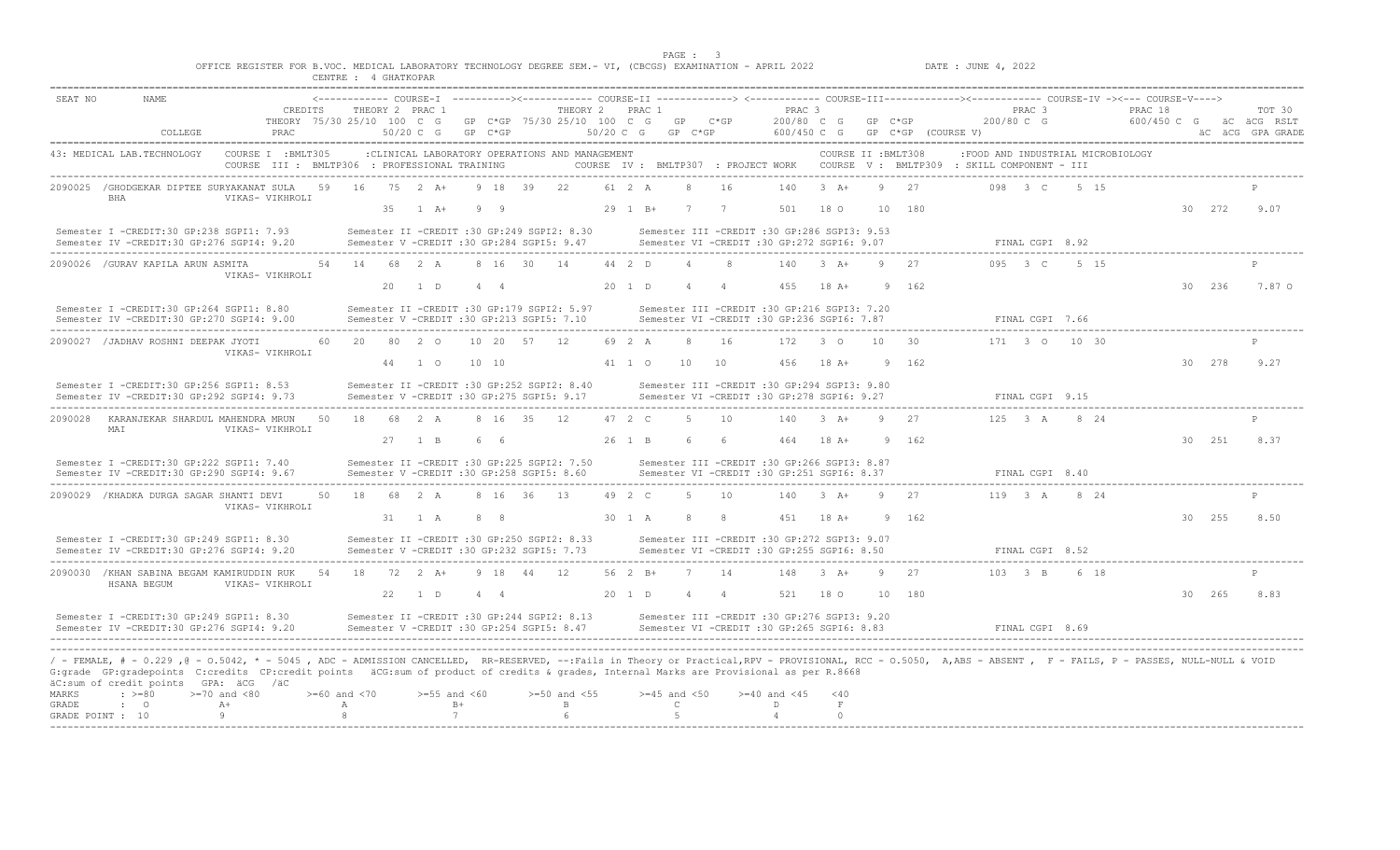|                                    |                                                                                                                                                                                                                                                                                                                                                                                                                                        |                       | OFFICE REGISTER FOR B.VOC. MEDICAL LABORATORY TECHNOLOGY DEGREE SEM.- VI, (CBCGS) EXAMINATION - APRIL 2022 |                                       | CENTRE : 4 GHATKOPAR         |    |                                |                  |             |                                                                                         |                                |                    | PAGE: 4                                   |                |                                                                                           |                             |                       |                    | DATE : JUNE 4, 2022                                                             |                                 |                                   |                                                                                                                                                                        |        |                                                       |
|------------------------------------|----------------------------------------------------------------------------------------------------------------------------------------------------------------------------------------------------------------------------------------------------------------------------------------------------------------------------------------------------------------------------------------------------------------------------------------|-----------------------|------------------------------------------------------------------------------------------------------------|---------------------------------------|------------------------------|----|--------------------------------|------------------|-------------|-----------------------------------------------------------------------------------------|--------------------------------|--------------------|-------------------------------------------|----------------|-------------------------------------------------------------------------------------------|-----------------------------|-----------------------|--------------------|---------------------------------------------------------------------------------|---------------------------------|-----------------------------------|------------------------------------------------------------------------------------------------------------------------------------------------------------------------|--------|-------------------------------------------------------|
| SEAT NO                            | <b>NAME</b>                                                                                                                                                                                                                                                                                                                                                                                                                            | COLLEGE               | PRAC                                                                                                       | CREDITS<br>THEORY 75/30 25/10 100 C G |                              |    | THEORY 2 PRAC 1<br>$50/20$ C G | GP C*GP          |             | GP C*GP 75/30 25/10 100 C G                                                             | THEORY 2 PRAC 1<br>$50/20$ C G |                    | GP C*GP<br>GP C*GP                        |                | PRAC 3<br>200/80 C G<br>600/450 C G                                                       |                             | GP C*GP               | GP C*GP (COURSE V) |                                                                                 | PRAC <sub>3</sub><br>200/80 C G |                                   | <------------- COURSE-I ----------><------------ COURSE-II -------------> <------------ COURSE-III-------------><----------- COURSE-IV -><--- COURSE-V----><br>PRAC 18 |        | TOT 30<br>600/450 C G aC aCG RSLT<br>äC äCG GPA GRADE |
|                                    | 43: MEDICAL LAB.TECHNOLOGY                                                                                                                                                                                                                                                                                                                                                                                                             |                       | COURSE I : BMLT305<br>COURSE III : BMLTP306 : PROFESSIONAL TRAINING                                        |                                       |                              |    |                                |                  |             | : CLINICAL LABORATORY OPERATIONS AND MANAGEMENT                                         |                                |                    |                                           |                |                                                                                           |                             | COURSE II : BMLT308   |                    | COURSE IV : BMLTP307 : PROJECT WORK COURSE V : BMLTP309 : SKILL COMPONENT - III |                                 | :FOOD AND INDUSTRIAL MICROBIOLOGY |                                                                                                                                                                        |        |                                                       |
|                                    | 2090031 / KHAN SHIFA MD AHMED AZRABEGUM                                                                                                                                                                                                                                                                                                                                                                                                |                       | VIKAS- VIKHROLI                                                                                            | 53                                    | 17                           | 40 | $70 \t 2 \t A+$<br>$1 \circ$   | 10, 10           | 9 18 51     | 13                                                                                      |                                | 64 2 A<br>41 1 0   | 8<br>10                                   | 16<br>10       | 176<br>508                                                                                | $3^{\circ}$ 0<br>18 0       | 10 <sup>°</sup><br>10 | 30<br>180          |                                                                                 |                                 | 172 3 0 10 30                     |                                                                                                                                                                        | 30 294 | 9.80                                                  |
|                                    | Semester I -CREDIT:30 GP:285 SGPI1: 9.50<br>Semester IV -CREDIT:30 GP:274 SGPI4: 9.13                                                                                                                                                                                                                                                                                                                                                  |                       |                                                                                                            |                                       |                              |    |                                |                  |             | Semester II -CREDIT :30 GP:291 SGPI2: 9.70<br>Semester V -CREDIT :30 GP:262 SGPI5: 8.73 |                                |                    |                                           |                | Semester III -CREDIT :30 GP:300 SGPI3:10.00<br>Semester VI -CREDIT :30 GP:294 SGPI6: 9.80 |                             |                       |                    |                                                                                 | FINAL CGPI 9.48                 |                                   |                                                                                                                                                                        |        |                                                       |
|                                    | 2090032 /KUSHWAHA PINKI CHHAGAN LAXMIDEVI                                                                                                                                                                                                                                                                                                                                                                                              |                       | VIKAS- VIKHROLI                                                                                            |                                       | 53 14 67 2 A                 |    | 21 1 D                         | $4\quad 4$       | 8 16 35 13  |                                                                                         |                                | 48 2 C<br>25 1 B   | -5<br>-6                                  | 10<br>- 6      | 156<br>465                                                                                | $3+A+$<br>$18A+$            | Q<br>9                | 27<br>162          |                                                                                 |                                 | $112 \t3 B+721$                   |                                                                                                                                                                        | 30 246 | 8.20                                                  |
|                                    | Semester I -CREDIT:30 GP:221 SGPI1: 7.37<br>Semester IV -CREDIT:30 GP:266 SGPI4: 8.87                                                                                                                                                                                                                                                                                                                                                  |                       |                                                                                                            |                                       |                              |    |                                |                  |             | Semester II -CREDIT :30 GP:220 SGPI2: 7.33<br>Semester V -CREDIT :30 GP:198 SGPI5: 6.60 |                                |                    |                                           |                | Semester III -CREDIT :30 GP:286 SGPI3: 9.53<br>Semester VI -CREDIT :30 GP:246 SGPI6: 8.20 |                             |                       |                    |                                                                                 | FINAL CGPI 7.98                 |                                   |                                                                                                                                                                        |        |                                                       |
|                                    | 2090033 /MANDAL PAPIYA SANATAN ARATI                                                                                                                                                                                                                                                                                                                                                                                                   |                       | VIKAS- VIKHROLI                                                                                            | 65                                    | 20                           |    | 85 2 0<br>43 1 0               | 10 10            | 10 20 51 13 |                                                                                         |                                | 64 2 A<br>35 1 A+  | 8<br>-9                                   | 16<br>- 9      | 176<br>535                                                                                | $3^{\circ}$<br>18 0         | 10<br>10              | 30<br>180          |                                                                                 |                                 | 178 3 0 10 30                     |                                                                                                                                                                        | 30 295 | 9.83                                                  |
|                                    | Semester I -CREDIT:30 GP:293 SGPI1: 9.77<br>Semester IV -CREDIT:30 GP:298 SGPI4: 9.93                                                                                                                                                                                                                                                                                                                                                  |                       |                                                                                                            |                                       |                              |    |                                |                  |             | Semester II -CREDIT :30 GP:294 SGPI2: 9.80<br>Semester V -CREDIT :30 GP:276 SGPI5: 9.20 |                                |                    |                                           |                | Semester III -CREDIT :30 GP:300 SGPI3:10.00<br>Semester VI -CREDIT :30 GP:295 SGPI6: 9.83 |                             |                       |                    |                                                                                 | FINAL CGPI 9.76                 |                                   |                                                                                                                                                                        |        |                                                       |
|                                    | 2090034 /MANE ADITI BHARAT MANDA                                                                                                                                                                                                                                                                                                                                                                                                       |                       | VIKAS- VIKHROLI                                                                                            | 53                                    | 16 69 2 A                    |    | 24 1 C                         | 5 5              | 8 16 33 13  |                                                                                         |                                | 46 2 C<br>21 1 D   | -5<br>$\overline{4}$                      | 10<br>$\sim$ 4 | 168<br>455                                                                                | $3^\circ$ $\circ$<br>$18A+$ | 10<br><sup>Q</sup>    | 30<br>162          |                                                                                 | $108$ 3 B                       | 6 18                              |                                                                                                                                                                        | 30 245 | 8.17                                                  |
|                                    | Semester I -CREDIT:30 GP:237 SGPI1: 7.90<br>Semester IV -CREDIT:30 GP:254 SGPI4: 8.47                                                                                                                                                                                                                                                                                                                                                  |                       |                                                                                                            |                                       |                              |    |                                |                  |             | Semester II -CREDIT :30 GP:222 SGPI2: 7.40<br>Semester V -CREDIT :30 GP:202 SGPI5: 6.73 |                                |                    |                                           |                | Semester III -CREDIT :30 GP:232 SGPI3: 7.73<br>Semester VI -CREDIT :30 GP:245 SGPI6: 8.17 |                             |                       |                    |                                                                                 | FINAL CGPI 7.73                 |                                   |                                                                                                                                                                        |        |                                                       |
|                                    | 2090035 /NAIK RUCHITA BHALERAO UMA                                                                                                                                                                                                                                                                                                                                                                                                     |                       | VIKAS- VIKHROLI                                                                                            | 57                                    | 22                           |    | 79 2 A+<br>36 1 A+             | 99               | 9 18 42     | 23                                                                                      |                                | 65 2 A<br>28 1 B+  | 8<br>7 7                                  | 16             | 168<br>452                                                                                | $\overline{3}$ 0<br>18 A+   | 10                    | 30<br>9 162        |                                                                                 |                                 | $142 \t3 \tA+ \t9 \t27$           |                                                                                                                                                                        | 30 269 | 8.97                                                  |
|                                    | Semester I -CREDIT:30 GP:274 SGPI1: 9.13<br>Semester IV -CREDIT:30 GP:274 SGPI4: 9.13                                                                                                                                                                                                                                                                                                                                                  |                       |                                                                                                            |                                       |                              |    |                                |                  |             | Semester II -CREDIT :30 GP:259 SGPI2: 8.63<br>Semester V -CREDIT :30 GP:281 SGPI5: 9.37 |                                |                    |                                           |                | Semester III -CREDIT :30 GP:292 SGPI3: 9.73<br>Semester VI -CREDIT :30 GP:269 SGPI6: 8.97 |                             |                       |                    |                                                                                 | FINAL CGPI 9.16                 |                                   |                                                                                                                                                                        |        |                                                       |
|                                    | 2090036 /NISHAD POOJA BHAWANIPRASAD KEVAL<br>A DEVI                                                                                                                                                                                                                                                                                                                                                                                    |                       | VIKAS- VIKHROLI                                                                                            | 59                                    |                              |    | 20 79 2 A+<br>34 1 A           | $8 \overline{8}$ | 9 18 45 12  |                                                                                         |                                | 57 2 B+<br>38 1 A+ | $\overline{7}$<br>- 9                     | 14<br>9        | 160<br>460                                                                                | $3^{\circ}$<br>$18 A+$      | 10                    | - 30<br>9 162      |                                                                                 |                                 | 135 3 A 8 24                      |                                                                                                                                                                        | 30 265 | 8.83                                                  |
|                                    | Semester I -CREDIT:30 GP:292 SGPI1: 9.73<br>Semester IV -CREDIT:30 GP:292 SGPI4: 9.73                                                                                                                                                                                                                                                                                                                                                  |                       |                                                                                                            |                                       |                              |    |                                |                  |             | Semester II -CREDIT :30 GP:294 SGPI2: 9.80<br>Semester V -CREDIT :30 GP:282 SGPI5: 9.40 |                                |                    |                                           |                | Semester III -CREDIT :30 GP:276 SGPI3: 9.20<br>Semester VI -CREDIT :30 GP:265 SGPI6: 8.83 |                             |                       |                    |                                                                                 | FINAL CGPT 9.45                 |                                   |                                                                                                                                                                        |        |                                                       |
| MARKS<br>GRADE<br>GRADE POINT : 10 | / - FEMALE, # - 0.229 ,0 - 0.5042, * - 5045 , ADC - ADMISSION CANCELLED, RR-RESERVED, --:Fails in Theory or Practical,RPV - PROVISIONAL, RCC - 0.5050, A,ABS - ABSENT , F - FAILS, P - PASSES, NULL-NULL & VOID<br>G: grade GP: gradepoints C: credits CP: credit points äCG: sum of product of credits & grades, Internal Marks are Provisional as per R. 8668<br>äC:sum of credit points GPA: äCG /äC<br>$: \ \ \>= 80$<br>$\cdot$ 0 | $>=70$ and $<80$<br>9 | $A+$                                                                                                       |                                       | $>= 60$ and $< 70$<br>A<br>8 |    | $>=55$ and $<60$<br>7          | $B+$             |             | $>=50$ and $<55$<br>$\mathbf{B}$<br>$6\overline{6}$                                     |                                |                    | $>=45$ and $<50$<br>$\mathbb{C}$<br>$5 -$ |                | $>= 40$ and $< 45$<br>D<br>$\overline{4}$                                                 | < 40<br>F<br>$\Omega$       |                       |                    |                                                                                 |                                 |                                   |                                                                                                                                                                        |        |                                                       |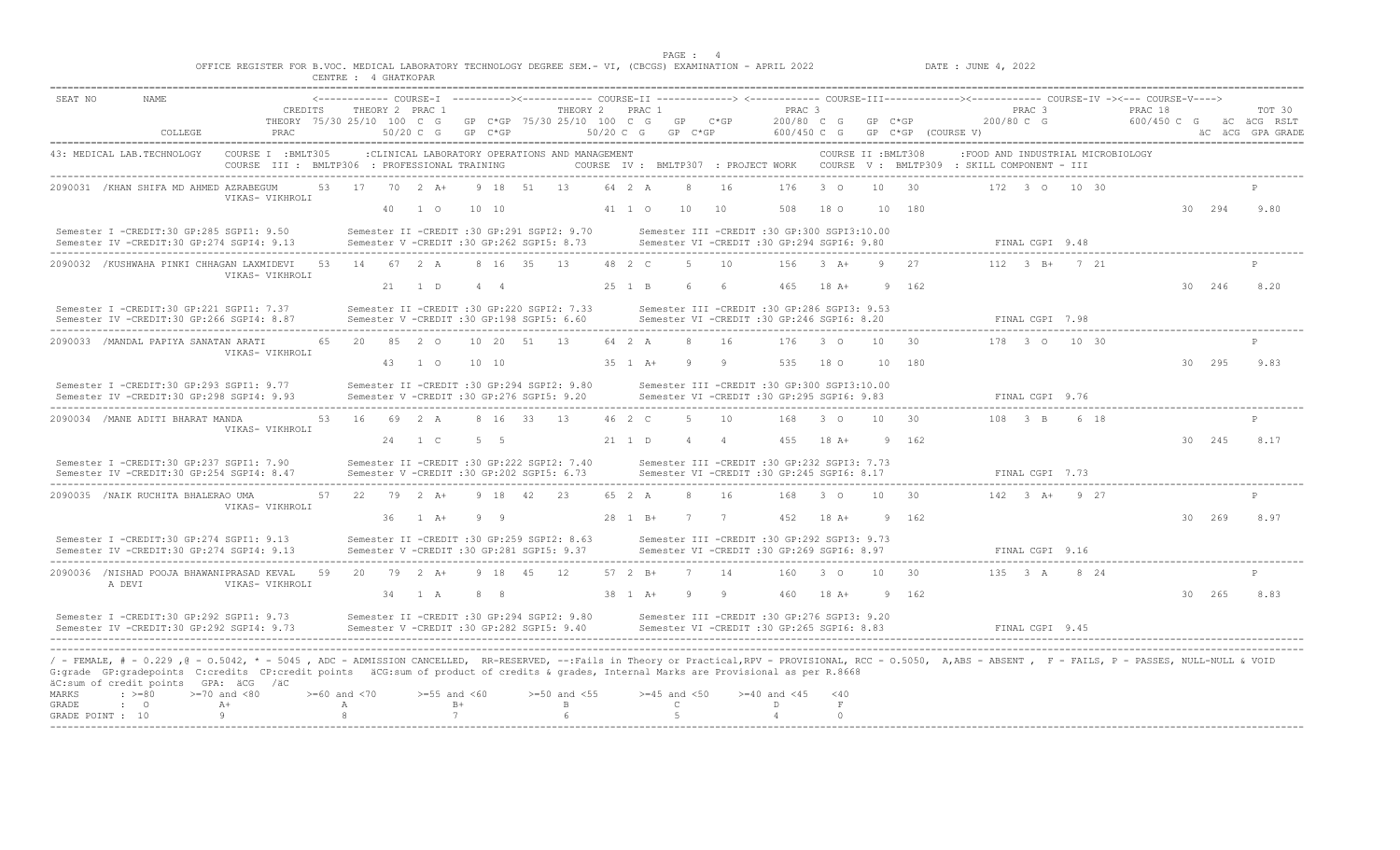|                  |                                                                                                                                                                                                                                                                                                                                                                                                   |                                                                     |                                                       | CENTRE : 4 GHATAUFAM             |    |                                                                                         |      |             |             |                                                |         |                                  |     |             |                                                                                              |                     |                 |                                |                                                                                                                      |                      |               |                        |        |                                           |
|------------------|---------------------------------------------------------------------------------------------------------------------------------------------------------------------------------------------------------------------------------------------------------------------------------------------------------------------------------------------------------------------------------------------------|---------------------------------------------------------------------|-------------------------------------------------------|----------------------------------|----|-----------------------------------------------------------------------------------------|------|-------------|-------------|------------------------------------------------|---------|----------------------------------|-----|-------------|----------------------------------------------------------------------------------------------|---------------------|-----------------|--------------------------------|----------------------------------------------------------------------------------------------------------------------|----------------------|---------------|------------------------|--------|-------------------------------------------|
| SEAT NO          | NAME                                                                                                                                                                                                                                                                                                                                                                                              |                                                                     |                                                       |                                  |    |                                                                                         |      |             |             |                                                |         |                                  |     |             |                                                                                              |                     |                 |                                |                                                                                                                      |                      |               |                        |        |                                           |
|                  | COLLEGE                                                                                                                                                                                                                                                                                                                                                                                           | PRAC                                                                | CREDITS THEORY 2 PRAC 1<br>THEORY 75/30 25/10 100 C G |                                  |    | 50/20 C G                                                                               |      | $GP$ $C*GP$ |             | THEORY 2 PRAC 1<br>GP C*GP 75/30 25/10 100 C G |         | 50/20 C G GP C*GP                |     | GP C*GP     | PRAC 3<br>200/80 C G                                                                         |                     | $GP$ $C*GP$     | 600/450 C G GP C*GP (COURSE V) |                                                                                                                      | PRAC 3<br>200/80 C G |               | PRAC 18<br>600/450 C G |        | TOT 30<br>äC äCG RSLT<br>äC äCG GPA GRADE |
|                  | 43: MEDICAL LAB. TECHNOLOGY                                                                                                                                                                                                                                                                                                                                                                       | COURSE I : BMLT305<br>COURSE III : BMLTP306 : PROFESSIONAL TRAINING |                                                       |                                  |    | : CLINICAL LABORATORY OPERATIONS AND MANAGEMENT                                         |      |             |             |                                                |         |                                  |     |             |                                                                                              | COURSE II : BMLT308 |                 |                                | :FOOD AND INDUSTRIAL MICROBIOLOGY<br>COURSE IV : BMLTP307 : PROJECT WORK COURSE V : BMLTP309 : SKILL COMPONENT - III |                      |               |                        |        |                                           |
|                  | 2090037 / PARAB SNEHAL SANJAY SUGANDHA                                                                                                                                                                                                                                                                                                                                                            |                                                                     |                                                       | 56 17 73 2 A+                    |    |                                                                                         |      |             | 9 18 32 13  |                                                | 45 2 C  |                                  | 5   | 10          | 140                                                                                          | $3 + 4$             |                 | 9 27                           |                                                                                                                      |                      | 120 3 A 8 24  |                        |        | $\mathsf{P}$                              |
|                  |                                                                                                                                                                                                                                                                                                                                                                                                   | VIKAS- VIKHROLI                                                     |                                                       |                                  | 26 | $1 \quad B$                                                                             |      | 66          |             |                                                | 36 1 A+ |                                  | - 9 | - 9         | 451                                                                                          | 18 A+               |                 | 9 162                          |                                                                                                                      |                      |               |                        | 30 256 | 8.53                                      |
|                  | Semester I -CREDIT:30 GP:235 SGPI1: 7.83<br>Semester IV -CREDIT:30 GP:274 SGPI4: 9.13                                                                                                                                                                                                                                                                                                             |                                                                     |                                                       |                                  |    | Semester II -CREDIT :30 GP:242 SGPI2: 8.07<br>Semester V -CREDIT :30 GP:249 SGPI5: 8.30 |      |             |             |                                                |         |                                  |     |             | Semester III -CREDIT :30 GP:258 SGPI3: 8.60<br>Semester VI - CREDIT :30 GP:256 SGPI6: 8.53   |                     |                 |                                |                                                                                                                      | FINAL CGPI 8.41      |               |                        |        |                                           |
|                  | 2090038 PAWAR SAHIL SURESH SUSHAMA                                                                                                                                                                                                                                                                                                                                                                | VIKAS- VIKHROLI                                                     |                                                       | 63 20 83 2 0                     |    |                                                                                         |      |             | 10 20 45 16 |                                                | 61 2 A  |                                  | 8   | 16          |                                                                                              | 160 3 0             | 10 <sup>1</sup> | 30                             |                                                                                                                      |                      | 160 3 0 10 30 |                        |        |                                           |
|                  |                                                                                                                                                                                                                                                                                                                                                                                                   |                                                                     |                                                       |                                  |    | 23 1 C                                                                                  |      | 5 5         |             |                                                | 24 1 C  |                                  | - 5 | $5^{\circ}$ | 488                                                                                          | 18 0                |                 | 10 180                         |                                                                                                                      |                      |               |                        | 30 286 | 9.53                                      |
|                  | Semester I -CREDIT:30 GP:286 SGPI1: 9.53<br>Semester IV -CREDIT:30 GP:296 SGPI4: 9.87                                                                                                                                                                                                                                                                                                             |                                                                     |                                                       |                                  |    | Semester II -CREDIT :30 GP:273 SGPI2: 9.10<br>Semester V -CREDIT :30 GP:285 SGPI5: 9.50 |      |             |             |                                                |         |                                  |     |             | Semester III -CREDIT :30 GP:300 SGPI3:10.00<br>Semester VI - CREDIT : 30 GP: 286 SGPI6: 9.53 |                     |                 |                                |                                                                                                                      | FINAL CGPI 9.59      |               |                        |        |                                           |
|                  | 2090039 / PRABHU KIRTI NITYANAND NUTAN                                                                                                                                                                                                                                                                                                                                                            |                                                                     |                                                       | 65 17 82 2 0                     |    |                                                                                         |      |             | 10 20 51 22 |                                                | 73 2 A+ |                                  | - 9 | 18          | 180                                                                                          | $\sim$ 3 0          | 10 <sup>1</sup> | 30                             |                                                                                                                      |                      | 123 3 A 8 24  |                        |        |                                           |
|                  |                                                                                                                                                                                                                                                                                                                                                                                                   | VIKAS- VIKHROLI                                                     |                                                       |                                  |    | 30 1 A                                                                                  |      | 88          |             |                                                | 35 1 A+ |                                  | - 9 | - 9         | 456                                                                                          | $18$ A+             |                 | 9 162                          |                                                                                                                      |                      |               |                        | 30 271 | 9.03                                      |
|                  | Semester I -CREDIT:30 GP:232 SGPI1: 7.73<br>Semester IV -CREDIT:30 GP:290 SGPI4: 9.67                                                                                                                                                                                                                                                                                                             |                                                                     |                                                       |                                  |    | Semester II -CREDIT :30 GP:240 SGPI2: 8.00<br>Semester V -CREDIT :30 GP:273 SGPI5: 9.10 |      |             |             |                                                |         |                                  |     |             | Semester III -CREDIT :30 GP:284 SGPI3: 9.47<br>Semester VI -CREDIT :30 GP:271 SGPI6: 9.03    |                     |                 |                                |                                                                                                                      | FINAL CGPI 8.83      |               |                        |        |                                           |
|                  | 2090040 / PRAJAPATI NEELAM SUMER PRABHADEV                                                                                                                                                                                                                                                                                                                                                        |                                                                     |                                                       |                                  |    | 53 17 70 2 A+                                                                           |      |             | 9 18 30 13  |                                                | 43 2 D  |                                  |     |             | 140                                                                                          | $3 \text{ A}+$      | $\alpha$        | 27                             |                                                                                                                      |                      | 101 3 B 6 18  |                        |        |                                           |
|                  | $\mathbb{L}$                                                                                                                                                                                                                                                                                                                                                                                      | VIKAS- VIKHROLI                                                     |                                                       |                                  |    | 21 1 D                                                                                  |      | 4 4         |             |                                                | 20 1 D  |                                  | 4 4 |             | 452                                                                                          | $18$ A+             |                 | 9 162                          |                                                                                                                      |                      |               |                        | 30 241 | 8.03                                      |
|                  | Semester I -CREDIT:30 GP:231 SGPI1: 7.70<br>Semester IV -CREDIT:30 GP:254 SGPI4: 8.47                                                                                                                                                                                                                                                                                                             |                                                                     |                                                       |                                  |    | Semester II -CREDIT :30 GP:221 SGPI2: 7.37<br>Semester V -CREDIT :30 GP:206 SGPI5: 6.87 |      |             |             |                                                |         |                                  |     |             | Semester III -CREDIT :30 GP:234 SGPI3: 7.80<br>Semester VI - CREDIT : 30 GP: 241 SGPI6: 8.03 |                     |                 |                                |                                                                                                                      | FINAL CGPI 7.71      |               |                        |        |                                           |
|                  | 2090041 / PRASAD ANISHA RABINDRA GUDDIDEVI 59                                                                                                                                                                                                                                                                                                                                                     | VIKAS- VIKHROLI                                                     |                                                       |                                  |    | 16 75 2 A+ 9 18 47 12                                                                   |      |             |             |                                                | 59 2 B+ |                                  |     | 7 14        |                                                                                              | 176 3 0             | 10              | 30                             |                                                                                                                      |                      | 120 3 A 8 24  |                        |        |                                           |
|                  |                                                                                                                                                                                                                                                                                                                                                                                                   |                                                                     |                                                       |                                  |    | 26 1 B                                                                                  |      | 66          |             |                                                | 35 1 A+ |                                  | -9  | - 9         |                                                                                              | 451 18 A+           |                 | 9 162                          |                                                                                                                      |                      |               |                        | 30 263 | 8.77                                      |
|                  | Semester I -CREDIT:30 GP:271 SGPI1: 9.03<br>Semester IV -CREDIT:30 GP:266 SGPI4: 8.87                                                                                                                                                                                                                                                                                                             |                                                                     |                                                       |                                  |    | Semester II -CREDIT :30 GP:267 SGPI2: 8.90<br>Semester V -CREDIT :30 GP:245 SGPI5: 8.17 |      |             |             |                                                |         |                                  |     |             | Semester III -CREDIT :30 GP:268 SGPI3: 8.93<br>Semester VI -CREDIT :30 GP:263 SGPI6: 8.77    |                     |                 |                                |                                                                                                                      | FINAL CGPI 8.78      |               |                        |        |                                           |
|                  | 2090042 / PUNUGADE HARSHADA ANAND SUNITA                                                                                                                                                                                                                                                                                                                                                          | VIKAS- VIKHROLI                                                     |                                                       | 59 22 81 2 0                     |    |                                                                                         |      |             | 10 20 47 13 |                                                | 60 2 A  |                                  | -8  | 16          |                                                                                              | 160 3 0             | 10              | -30                            |                                                                                                                      |                      | 130 3 A 8 24  |                        |        |                                           |
|                  |                                                                                                                                                                                                                                                                                                                                                                                                   |                                                                     |                                                       |                                  |    | 26 1 B                                                                                  |      | 66          |             |                                                | 33 1 A  |                                  | 8   | - 8         | 496                                                                                          | 18 0                |                 | 10 180                         |                                                                                                                      |                      |               |                        | 30 284 | 9.47                                      |
|                  | Semester I -CREDIT:30 GP:255 SGPI1: 8.50<br>Semester IV -CREDIT:30 GP:294 SGPI4: 9.80                                                                                                                                                                                                                                                                                                             |                                                                     |                                                       |                                  |    | Semester II -CREDIT :30 GP:243 SGPI2: 8.10<br>Semester V -CREDIT :30 GP:285 SGPI5: 9.50 |      |             |             |                                                |         |                                  |     |             | Semester III -CREDIT :30 GP:290 SGPI3: 9.67<br>Semester VI -CREDIT :30 GP:284 SGPI6: 9.47    |                     |                 |                                |                                                                                                                      | FINAL CGPI 9.17      |               |                        |        |                                           |
|                  | / - FEMALE, # - 0.229 ,@ - 0.5042, * - 5045 , ADC - ADMISSION CANCELLED, RR-RESERVED, --:Fails in Theory or Practical,RPV - PROVISIONAL, RCC - 0.5050, A,ABS - ABSENT , F - FAILS, P - PASSES, NULL-NULL & VOID<br>G:grade GP:gradepoints C:credits CP:credit points äCG:sum of product of credits & grades, Internal Marks are Provisional as per R.8668<br>äC:sum of credit points GPA: äCG /äC |                                                                     |                                                       |                                  |    |                                                                                         |      |             |             |                                                |         |                                  |     |             |                                                                                              |                     |                 |                                |                                                                                                                      |                      |               |                        |        |                                           |
| MARKS<br>GRADE   | $\div$ >=80<br>$\cdot$ 0                                                                                                                                                                                                                                                                                                                                                                          | $>=70$ and $<80$<br>$A+$                                            |                                                       | $>=60$ and $<70$<br>$\mathbb{A}$ |    | $>=55$ and $<60$                                                                        | $B+$ |             |             | $>=50$ and $<55$<br>B                          |         | $>=45$ and $<50$<br>$\mathsf{C}$ |     |             | $>= 40$ and $< 45$<br>D                                                                      | $<$ 40<br>F         |                 |                                |                                                                                                                      |                      |               |                        |        |                                           |
| GRADE POINT : 10 |                                                                                                                                                                                                                                                                                                                                                                                                   | 9                                                                   |                                                       | 8                                |    |                                                                                         | 7    |             |             |                                                |         | - 5                              |     |             | $\overline{4}$                                                                               | $\Omega$            |                 |                                |                                                                                                                      |                      |               |                        |        |                                           |

PAGE : 5<br>OFFICE REGISTER FOR B.VOC. MEDICAL LABORATORY TECHNOLOGY DEGREE SEM.- VI, (CBCGS) EXAMINATION - APRIL 2022<br>CENTRE : 4 GHATKOPAR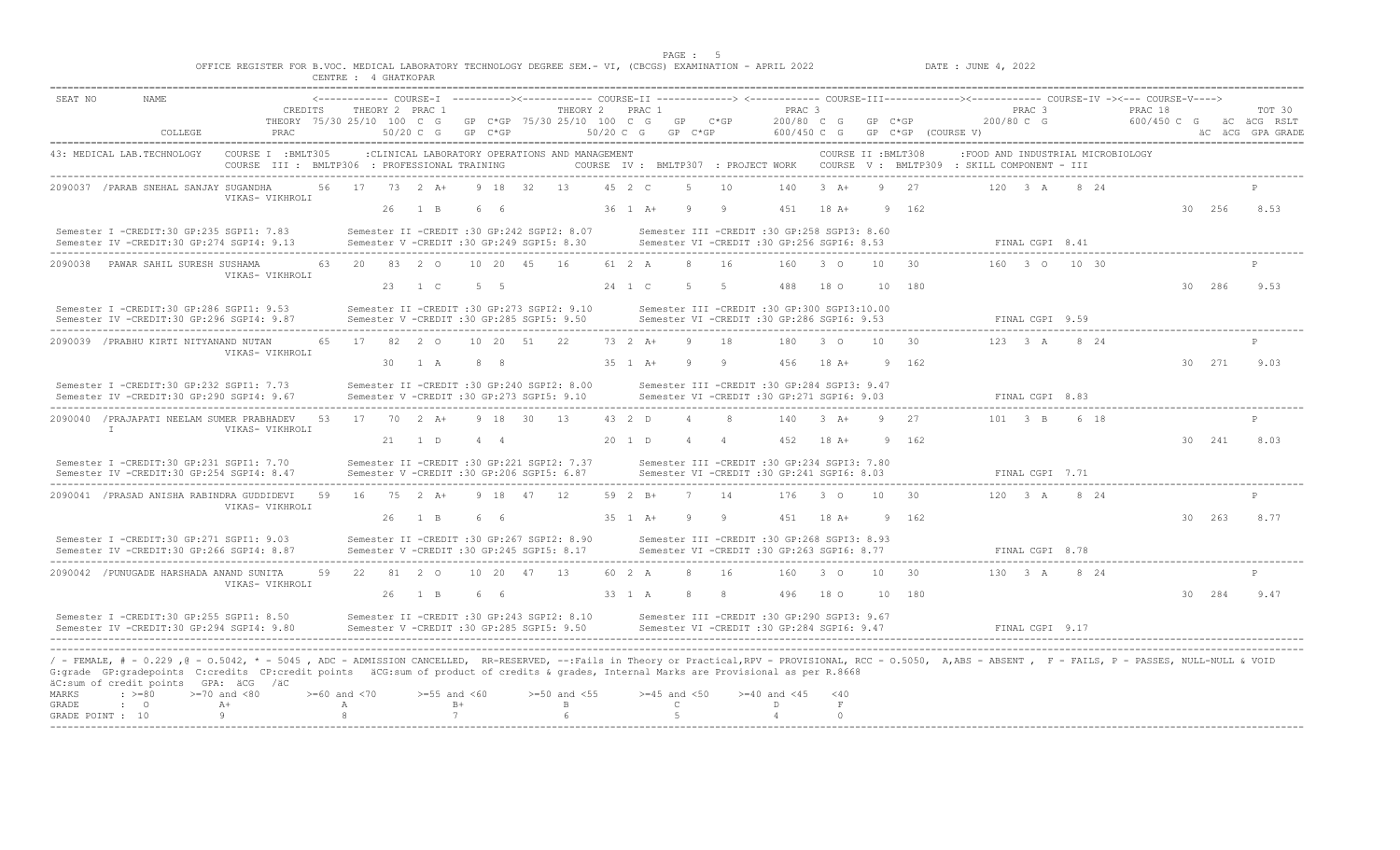|                                           |                            |         | OFFICE REGISTER FOR B.VOC. MEDICAL LABORATORY TECHNOLOGY DEGREE SEM. - VI, (CBCGS) EXAMINATION - APRIL 2022                                                                                                                                                                                                                                                                                                                              |         | CENTRE : 4 GHATKOPAR         |                                                                                                    |                     |         |            |                                                |                        | PAGE: 6                                                                                         |             |                                 |                                                |                            |                     |                    | DATE : JUNE 4, 2022                                                                                                                                         |                                 |                         |                                    |        |                            |
|-------------------------------------------|----------------------------|---------|------------------------------------------------------------------------------------------------------------------------------------------------------------------------------------------------------------------------------------------------------------------------------------------------------------------------------------------------------------------------------------------------------------------------------------------|---------|------------------------------|----------------------------------------------------------------------------------------------------|---------------------|---------|------------|------------------------------------------------|------------------------|-------------------------------------------------------------------------------------------------|-------------|---------------------------------|------------------------------------------------|----------------------------|---------------------|--------------------|-------------------------------------------------------------------------------------------------------------------------------------------------------------|---------------------------------|-------------------------|------------------------------------|--------|----------------------------|
| SEAT NO                                   | NAME                       | COLLEGE | THEORY 75/30 25/10 100 C G<br>PRAC                                                                                                                                                                                                                                                                                                                                                                                                       | CREDITS |                              | THEORY 2 PRAC 1<br>$50/20$ C G                                                                     | $GP$ $C*GP$         |         |            | THEORY 2 PRAC 1<br>GP C*GP 75/30 25/10 100 C G | $50/20$ C G            | GP<br>GP C*GP                                                                                   | $C*GP$      |                                 | PRAC <sub>3</sub><br>200/80 C G<br>600/450 C G |                            | $GP$ $C*GP$         | GP C*GP (COURSE V) | <------------- COURSE-I ----------><------------ COURSE-II -------------> <------------ COURSE-III-------------><----------- COURSE-IV -><--- COURSE-V----> | PRAC <sub>3</sub><br>200/80 C G |                         | PRAC 18<br>600/450 C G aC aCG RSLT |        | TOT 30<br>äC äCG GPA GRADE |
|                                           | 43: MEDICAL LAB.TECHNOLOGY |         | COURSE I : BMLT305<br>COURSE III : BMLTP306 : PROFESSIONAL TRAINING                                                                                                                                                                                                                                                                                                                                                                      |         |                              | :CLINICAL LABORATORY OPERATIONS AND MANAGEMENT                                                     |                     |         |            |                                                |                        |                                                                                                 |             |                                 |                                                |                            | COURSE II : BMLT308 |                    | :FOOD AND INDUSTRIAL MICROBIOLOGY<br>COURSE IV : BMLTP307 : PROJECT WORK COURSE V : BMLTP309 : SKILL COMPONENT - III                                        |                                 |                         |                                    |        |                            |
|                                           |                            |         | 2090043 / QURESHI FARHEEN RAFIQUE FARIDA<br>VIKAS- VIKHROLI                                                                                                                                                                                                                                                                                                                                                                              | 50      | 16                           | 66 2 A<br>$24 \t 1 C$                                                                              | 8 16<br>$5 \quad 5$ |         | 41         | 12                                             | 53 $2$ B<br>30 1 A     | $\epsilon$                                                                                      |             | 12<br>-8                        | 140<br>487                                     | $3+A+$<br>18 O             |                     | 27<br>10 180       |                                                                                                                                                             |                                 | $150$ $3$ $A+$ $9$ $27$ |                                    | 30 275 | 9.17                       |
|                                           |                            |         | Semester I -CREDIT:30 GP:263 SGPI1: 8.77<br>Semester IV -CREDIT:30 GP:262 SGPI4: 8.73                                                                                                                                                                                                                                                                                                                                                    |         |                              | Semester II -CREDIT :30 GP:266 SGPI2: 8.87<br>Semester V -CREDIT :30 GP:267 SGPI5: 8.90            |                     |         |            |                                                |                        | Semester III -CREDIT :30 GP:284 SGPI3: 9.47<br>Semester VI -CREDIT :30 GP:275 SGPI6: 9.17       |             |                                 |                                                |                            |                     |                    |                                                                                                                                                             | FINAL CGPI 8.98                 |                         |                                    |        |                            |
|                                           | AYARA                      |         | 2090044 /RANGREZ MUSKAN MOHAMMAD SHARIF S<br>VIKAS- VIKHROLI                                                                                                                                                                                                                                                                                                                                                                             | 48      | 15 63 2 A                    | 23 1 C                                                                                             | 5 5                 |         | 8 16 30 13 |                                                | $43 \t2 \tD$<br>21 1 D | $\Delta$<br>$\overline{4}$                                                                      |             | $\mathcal{R}$<br>$\overline{4}$ | 140<br>463                                     | $3+A+$<br>$18A+$           | 9                   | 27<br>162          |                                                                                                                                                             |                                 | $115$ $3$ $B+$ $7$ $21$ |                                    | 30 243 | 8.10                       |
|                                           |                            |         | Semester I -CREDIT:30 GP:266 SGPI1: 8.87<br>Semester IV -CREDIT:30 GP:266 SGPI4: 8.87                                                                                                                                                                                                                                                                                                                                                    |         |                              | Semester II -CREDIT :30 GP:257 SGPI2: 8.57<br>Semester V -CREDIT :30 GP:241 SGPI5: 8.03            |                     |         |            |                                                |                        | Semester III -CREDIT :30 GP:280 SGPI3: 9.33<br>Semester VI -CREDIT :30 GP:243 SGPI6: 8.10       |             |                                 |                                                |                            |                     |                    |                                                                                                                                                             | FINAL CGPI 8.63                 |                         |                                    |        |                            |
|                                           | RIDEVI                     |         | 2090045 / SAH SANGEETA SHIVCHANDRA RAJKUMA<br>VIKAS- VIKHROLI                                                                                                                                                                                                                                                                                                                                                                            | 54      | 14                           | 68 2 A<br>24 1 C                                                                                   | 5 5                 | 8 16 35 |            | 13                                             | 48 2 C<br>21 1 D       | - 5                                                                                             | 4 4         | 10                              | 140<br>451                                     | $3 + 4$<br>$18A+$          | Q                   | 27<br>9 162        |                                                                                                                                                             | 120 3 A                         | 8 24                    |                                    | 30 248 | $\mathbb{D}$<br>8.27       |
|                                           |                            |         | Semester I -CREDIT:30 GP:239 SGPI1: 7.97<br>Semester IV -CREDIT:30 GP:236 SGPI4: 7.87                                                                                                                                                                                                                                                                                                                                                    |         |                              | Semester II -CREDIT :30 GP:232 SGPI2: 7.73<br>Semester V -CREDIT :30 GP:218 SGPI5: 7.27            |                     |         |            |                                                |                        | Semester III -CREDIT :30 GP:218 SGPI3: 7.27<br>Semester VI -CREDIT :30 GP:248 SGPI6: 8.27       |             |                                 |                                                |                            |                     |                    |                                                                                                                                                             | FINAL CGPI 7.73                 |                         |                                    |        |                            |
|                                           | ULBANU                     |         | 2090046 /SAYYED MAHEK FATIMA SHAHENSHAH G<br>VIKAS- VIKHROLI                                                                                                                                                                                                                                                                                                                                                                             | 45      |                              | 15 60 2 A<br>27 1 B                                                                                | 6 6                 | 8 16 39 |            | 12                                             | 51 2 B<br>24 1 C       | $6^{\circ}$<br>5                                                                                | $5^{\circ}$ | 12                              | 140<br>457                                     | $3+A+$<br>$18$ A+          |                     | 27<br>9 162        |                                                                                                                                                             |                                 | $115 \t3 B+721$         |                                    | 30 249 | 8.30                       |
|                                           |                            |         | Semester I -CREDIT:30 GP:248 SGPI1: 8.27<br>Semester IV -CREDIT:30 GP:276 SGPI4: 9.20                                                                                                                                                                                                                                                                                                                                                    |         |                              | Semester II -CREDIT :30 GP:243 SGPI2: 8.10<br>Semester V -CREDIT :30 GP:236 SGPI5: 7.87            |                     |         |            |                                                |                        | Semester III -CREDIT :30 GP:274 SGPI3: 9.13<br>Semester VI -CREDIT :30 GP:249 SGPI6: 8.30       |             |                                 |                                                |                            |                     |                    |                                                                                                                                                             | FINAL CGPI 8.48                 |                         |                                    |        |                            |
|                                           | L SHAHEEN                  |         | 2090047 SHAIKH ABUOSAMA ABUSUFIYAN VAKEE<br>VIKAS- VIKHROLI                                                                                                                                                                                                                                                                                                                                                                              | 56      | 16                           | $72 \t2 \t3+$                                                                                      |                     | 9 18 30 |            | 12                                             | $42 \t2 \tD$           |                                                                                                 |             |                                 | 140                                            | $3 + 4$                    | Q                   | 27                 |                                                                                                                                                             | $130 \t3 \tA$                   | 8 24                    |                                    |        |                            |
|                                           |                            |         | Semester I -CREDIT:30 GP:290 SGPI1: 9.67<br>Semester IV -CREDIT:30 GP:266 SGPI4: 8.87                                                                                                                                                                                                                                                                                                                                                    |         |                              | 26 1 B<br>Semester II -CREDIT :30 GP:297 SGPI2: 9.90<br>Semester V -CREDIT :30 GP:268 SGPI5: 8.93  | 66                  |         |            |                                                | 34 1 A                 | -8<br>Semester III -CREDIT :30 GP:280 SGPI3: 9.33<br>Semester VI -CREDIT :30 GP:253 SGPI6: 8.43 |             | - 8                             | 456                                            | 18 A+                      |                     | 9 162              |                                                                                                                                                             | FINAL CGPI 9.19                 |                         |                                    | 30 253 | 8.43                       |
|                                           |                            |         | 2090048 /SHAIKH IORA MOHD ZUBAIR SHABNAM<br>VIKAS- VIKHROLI                                                                                                                                                                                                                                                                                                                                                                              | 54      | 14                           | 68 2 A                                                                                             |                     |         | 8 16 45 13 |                                                | 58 2 B+                | $\overline{7}$                                                                                  |             | 14                              | 180                                            | $3^{\circ}$                | 10 <sup>°</sup>     | 30                 |                                                                                                                                                             | 103 3 B                         | 6 18                    |                                    |        | $\mathbf{p}$               |
|                                           |                            |         | Semester I -CREDIT:30 GP:290 SGPI1: 9.67<br>Semester IV -CREDIT:30 GP:274 SGPI4: 9.13                                                                                                                                                                                                                                                                                                                                                    |         |                              | 28 1 B+<br>Semester II -CREDIT :30 GP:300 SGPI2:10.00<br>Semester V -CREDIT :30 GP:285 SGPI5: 9.50 | 7 7                 |         |            |                                                | 42 1 0                 | 10<br>Semester III -CREDIT :30 GP:300 SGPI3:10.00<br>Semester VI -CREDIT :30 GP:257 SGPT6: 8.57 |             | 10                              | 470                                            | 18 A+                      |                     | 9 162              |                                                                                                                                                             | FINAL CGPI 9.48                 |                         |                                    | 30 257 | 8.57                       |
| <b>MARKS</b><br>GRADE<br>GRADE POINT : 10 | $\div$ >=80<br>$\cdot$ 0   |         | / - FEMALE, # - 0.229 ,@ - 0.5042, * - 5045 , ADC - ADMISSION CANCELLED, RR-RESERVED, --:Fails in Theory or Practical,RPV - PROVISIONAL, RCC - 0.5050, A,ABS - ABSENT , F - FAILS, P - PASSES, NULL-NULL & VOID<br>G: grade GP: gradepoints C: credits CP: credit points äCG: sum of product of credits & grades, Internal Marks are Provisional as per R. 8668<br>äC:sum of credit points GPA: äCG /äC<br>$>=70$ and $<80$<br>$A+$<br>9 |         | $>= 60$ and $< 70$<br>А<br>8 | $>=55$ and $<60$                                                                                   | $B+$<br>7           |         |            | $>=50$ and $<55$<br>B                          |                        | $>=45$ and $<50$<br>$\mathbb{C}$<br>-5                                                          |             |                                 | $>= 40$ and $< 45$<br>D<br>$\overline{4}$      | < 40<br>$\,$ F<br>$\Omega$ |                     |                    |                                                                                                                                                             |                                 |                         |                                    |        |                            |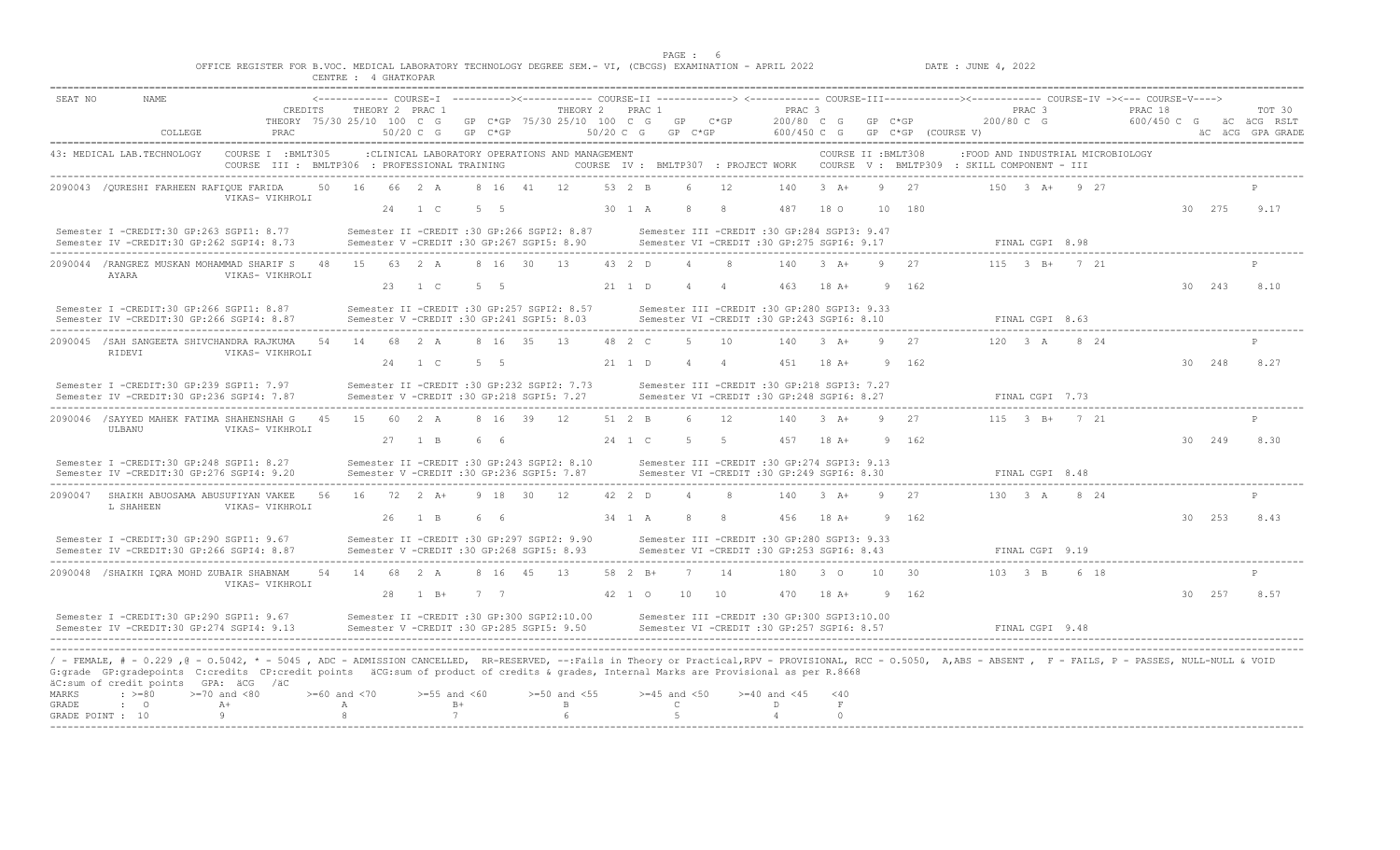|                                                                                                            | PAGE |                     |
|------------------------------------------------------------------------------------------------------------|------|---------------------|
| OFFICE REGISTER FOR B.VOC. MEDICAL LABORATORY TECHNOLOGY DEGREE SEM.- VI, (CBCGS) EXAMINATION - APRIL 2022 |      | DATE : JUNE 4, 2022 |
| CENTRE : 4 GHATKOPAR                                                                                       |      |                     |

| SEAT NO        | NAME.                                                                                                                                                                                                                                                                                                                                                     |                                               |                       |              |     |                                  |                 |                  |            |                                                                                         |           |                       |                                  |             |                |                                                                                              |                                |                     |        |                                                                               |                                |      | <------------- COURSE-I ----------><------------ COURSE-II -------------> <------------ COURSE-III-------------><----------- COURSE-IV -><--- COURSE-V----> |        |                  |
|----------------|-----------------------------------------------------------------------------------------------------------------------------------------------------------------------------------------------------------------------------------------------------------------------------------------------------------------------------------------------------------|-----------------------------------------------|-----------------------|--------------|-----|----------------------------------|-----------------|------------------|------------|-----------------------------------------------------------------------------------------|-----------|-----------------------|----------------------------------|-------------|----------------|----------------------------------------------------------------------------------------------|--------------------------------|---------------------|--------|-------------------------------------------------------------------------------|--------------------------------|------|-------------------------------------------------------------------------------------------------------------------------------------------------------------|--------|------------------|
|                |                                                                                                                                                                                                                                                                                                                                                           | CREDITS<br>THEORY 75/30 25/10 100 C G         |                       |              |     | THEORY 2 PRAC 1                  |                 |                  |            | THEORY 2<br>GP C*GP 75/30 25/10 100 C G GP C*GP                                         |           | PRAC 1                |                                  |             |                | PRAC <sub>3</sub>                                                                            | 200/80 C G GP C*GP             |                     |        | 200/80 C G                                                                    | PRAC <sub>3</sub>              |      | PRAC 18<br>600/450 C G aC aCG RSLT                                                                                                                          |        | TOT 30           |
|                | COLLEGE                                                                                                                                                                                                                                                                                                                                                   | PRAC                                          |                       |              |     | 50/20 C G                        |                 | $GP$ $C*GP$      |            |                                                                                         | 50/20 C G |                       |                                  | $GP$ $C*GP$ |                |                                                                                              | 600/450 C G GP C*GP (COURSE V) |                     |        |                                                                               |                                |      |                                                                                                                                                             |        | äC äCG GPA GRADE |
|                | 43: MEDICAL LAB. TECHNOLOGY                                                                                                                                                                                                                                                                                                                               | COURSE I : BMLT305                            |                       |              |     |                                  |                 |                  |            | :CLINICAL LABORATORY OPERATIONS AND MANAGEMENT                                          |           |                       |                                  |             |                |                                                                                              |                                | COURSE II : BMLT308 |        | :FOOD AND INDUSTRIAL MICROBIOLOGY                                             |                                |      |                                                                                                                                                             |        |                  |
|                |                                                                                                                                                                                                                                                                                                                                                           | COURSE III : BMLTP306 : PROFESSIONAL TRAINING |                       |              |     |                                  |                 |                  |            |                                                                                         |           |                       |                                  |             |                |                                                                                              |                                |                     |        | COURSE IV: BMLTP307 : PROJECT WORK COURSE V: BMLTP309 : SKILL COMPONENT - III |                                |      |                                                                                                                                                             |        |                  |
|                | 2090049 /SHAIKH RAHILA MOHD RAFIQUE SALMA 59                                                                                                                                                                                                                                                                                                              |                                               |                       | 20           |     | 79 2 A+                          |                 |                  | 9 18 57 14 |                                                                                         |           | $71 \t2 \tA+$         |                                  |             | 18             | 180                                                                                          | $3^{\circ}$ 0                  | 10                  | 30     |                                                                               | 160 3 0 10 30                  |      |                                                                                                                                                             |        |                  |
|                |                                                                                                                                                                                                                                                                                                                                                           | VIKAS- VIKHROLI                               |                       |              |     | 34 1 A                           |                 | $8 \overline{8}$ |            |                                                                                         |           | 41 1 0                |                                  | 10          | 10             | 507                                                                                          | 18 O                           |                     | 10 180 |                                                                               |                                |      |                                                                                                                                                             | 30 294 | 9.80             |
|                |                                                                                                                                                                                                                                                                                                                                                           |                                               |                       |              |     |                                  |                 |                  |            |                                                                                         |           |                       |                                  |             |                |                                                                                              |                                |                     |        |                                                                               |                                |      |                                                                                                                                                             |        |                  |
|                | Semester I -CREDIT:30 GP:292 SGPI1: 9.73<br>Semester IV -CREDIT:30 GP:296 SGPI4: 9.87                                                                                                                                                                                                                                                                     |                                               |                       |              |     |                                  |                 |                  |            | Semester II -CREDIT :30 GP:300 SGPI2:10.00<br>Semester V -CREDIT :30 GP:298 SGPI5: 9.93 |           |                       |                                  |             |                | Semester III -CREDIT :30 GP:292 SGPI3: 9.73<br>Semester VI -CREDIT :30 GP:294 SGPI6: 9.80    |                                |                     |        |                                                                               | FINAL CGPI 9.84                |      |                                                                                                                                                             |        |                  |
|                |                                                                                                                                                                                                                                                                                                                                                           |                                               |                       |              |     |                                  |                 |                  |            |                                                                                         |           | $59 \t 7 \t R+$       |                                  |             | 14             |                                                                                              | $\overline{3}$ 0               | 10                  | 30     |                                                                               | $140$ $3$ $\lambda +$ $9$ $27$ |      |                                                                                                                                                             |        |                  |
|                | 2090050 /SHINDE SAKSHI ASHOK ASHWINI                                                                                                                                                                                                                                                                                                                      | VIKAS- VIKHROLI                               |                       | 50 15 65 2 A |     |                                  |                 | 8 16 47          |            | 12                                                                                      |           |                       |                                  |             |                | 160                                                                                          |                                |                     |        |                                                                               |                                |      |                                                                                                                                                             |        |                  |
|                |                                                                                                                                                                                                                                                                                                                                                           |                                               |                       |              | 26  | $1 \quad B$                      |                 | 6 6              |            |                                                                                         |           | 21 1 D                |                                  |             | $\overline{4}$ | 504                                                                                          | 18 0                           |                     | 10 180 |                                                                               |                                |      |                                                                                                                                                             | 30 277 | 9.23             |
|                | Semester I -CREDIT:30 GP:257 SGPI1: 8.57                                                                                                                                                                                                                                                                                                                  |                                               |                       |              |     |                                  |                 |                  |            | Semester II -CREDIT :30 GP:261 SGPI2: 8.70                                              |           |                       |                                  |             |                | Semester III -CREDIT :30 GP:296 SGPI3: 9.87                                                  |                                |                     |        |                                                                               |                                |      |                                                                                                                                                             |        |                  |
|                | Semester IV -CREDIT:30 GP:292 SGPI4: 9.73                                                                                                                                                                                                                                                                                                                 |                                               |                       |              |     |                                  |                 |                  |            | Semester V -CREDIT :30 GP:285 SGPI5: 9.50                                               |           |                       |                                  |             |                | Semester VI - CREDIT :30 GP:277 SGPI6: 9.23                                                  |                                |                     |        |                                                                               | FINAL CGPI 9.27                |      |                                                                                                                                                             |        |                  |
|                | 2090051 /SIDDIOUI AAMRIN AZAZ AHMAD JAMIL                                                                                                                                                                                                                                                                                                                 |                                               | 51                    |              |     | 19 70 2 A+                       |                 | 9 18 42          |            | 13                                                                                      |           | 55 2 B+               |                                  |             | 14             |                                                                                              | 160 3 0                        | 10                  | 30     |                                                                               | 130 3 A                        | 8 24 |                                                                                                                                                             |        |                  |
|                | $\mathbb{A}$                                                                                                                                                                                                                                                                                                                                              | VIKAS- VIKHROLI                               |                       |              | 36  | $1 \quad A+$                     |                 | 99               |            |                                                                                         |           | 36 1 A+               |                                  |             |                | 518                                                                                          | 18 0                           |                     | 10 180 |                                                                               |                                |      |                                                                                                                                                             | 30 284 | 9.47             |
|                | Semester I -CREDIT:30 GP:270 SGPI1: 9.00                                                                                                                                                                                                                                                                                                                  |                                               |                       |              |     |                                  |                 |                  |            | Semester II -CREDIT :30 GP:288 SGPI2: 9.60                                              |           |                       |                                  |             |                | Semester III -CREDIT :30 GP:300 SGPI3:10.00                                                  |                                |                     |        |                                                                               |                                |      |                                                                                                                                                             |        |                  |
|                | Semester IV -CREDIT:30 GP:290 SGPI4: 9.67                                                                                                                                                                                                                                                                                                                 |                                               |                       |              |     |                                  |                 |                  |            | Semester V -CREDIT :30 GP:292 SGPI5: 9.73                                               |           |                       |                                  |             |                | Semester VI -CREDIT :30 GP:284 SGPI6: 9.47                                                   |                                |                     |        |                                                                               | FINAL CGPI 9.58                |      |                                                                                                                                                             |        |                  |
|                | 2090052 /SINGH PRIYA SUNIL VIBHA                                                                                                                                                                                                                                                                                                                          |                                               |                       |              |     | 60  21  81  2  0  10  20  50  21 |                 |                  |            |                                                                                         |           | 71 2 A+               |                                  | $\alpha$    | 18             |                                                                                              | 160 3 0                        | 10                  | -30    |                                                                               | $139$ $3$ $\lambda +$ $9$ $27$ |      |                                                                                                                                                             |        |                  |
|                |                                                                                                                                                                                                                                                                                                                                                           | VIKAS- VIKHROLI                               |                       |              | 29  | $1 \quad B+$                     |                 | 7 7              |            |                                                                                         |           | $35 \t1 \tA+$         |                                  |             | <sup>9</sup>   | 484                                                                                          | 18 O                           |                     | 10 180 |                                                                               |                                |      |                                                                                                                                                             | 30 291 | 9.70             |
|                |                                                                                                                                                                                                                                                                                                                                                           |                                               |                       |              |     |                                  |                 |                  |            |                                                                                         |           |                       |                                  |             |                |                                                                                              |                                |                     |        |                                                                               |                                |      |                                                                                                                                                             |        |                  |
|                | Semester I -CREDIT:30 GP:271 SGPI1: 9.03<br>Semester IV -CREDIT:30 GP:294 SGPI4: 9.80                                                                                                                                                                                                                                                                     |                                               |                       |              |     |                                  |                 |                  |            | Semester II -CREDIT :30 GP:284 SGPI2: 9.47<br>Semester V -CREDIT :30 GP:278 SGPI5: 9.27 |           |                       |                                  |             |                | Semester III -CREDIT :30 GP:280 SGPI3: 9.33<br>Semester VI - CREDIT : 30 GP: 291 SGPI6: 9.70 |                                |                     |        |                                                                               | FINAL CGPI 9.43                |      |                                                                                                                                                             |        |                  |
|                |                                                                                                                                                                                                                                                                                                                                                           |                                               |                       |              |     |                                  |                 |                  |            |                                                                                         |           |                       |                                  | 7           |                |                                                                                              |                                | 9                   |        |                                                                               |                                |      |                                                                                                                                                             |        |                  |
|                | 2090053 /SURYAWANSHI POOJA DILIP LAXMI                                                                                                                                                                                                                                                                                                                    | VIKAS- VIKHROLI                               | 59                    |              |     | 18 77 2 A+                       |                 |                  | 9 18 47 12 |                                                                                         |           | 59 2 B+               |                                  |             | 14             |                                                                                              | $140$ 3 A+                     |                     | 27     |                                                                               | 120 3 A 8 24                   |      |                                                                                                                                                             |        |                  |
|                |                                                                                                                                                                                                                                                                                                                                                           |                                               |                       |              |     | 21 1 D                           |                 | 4 4              |            |                                                                                         |           | 21 1 D                |                                  |             | $\overline{4}$ | 456                                                                                          | $18A+$                         |                     | 9 162  |                                                                               |                                |      |                                                                                                                                                             | 30 253 | 8.43             |
|                | Semester I -CREDIT:30 GP:255 SGPI1: 8.50                                                                                                                                                                                                                                                                                                                  |                                               |                       |              |     |                                  |                 |                  |            | Semester II -CREDIT :30 GP:251 SGPI2: 8.37                                              |           |                       |                                  |             |                | Semester III -CREDIT :30 GP:264 SGPI3: 8.80                                                  |                                |                     |        |                                                                               |                                |      |                                                                                                                                                             |        |                  |
|                | Semester IV - CREDIT: 30 GP: 294 SGPI4: 9.80                                                                                                                                                                                                                                                                                                              |                                               |                       |              |     |                                  |                 |                  |            | Semester V - CREDIT : 30 GP: 254 SGPI5: 8.47                                            |           |                       |                                  |             |                | Semester VI - CREDIT : 30 GP: 253 SGPI6: 8.43                                                |                                |                     |        |                                                                               | FINAL CGPI 8.73                |      |                                                                                                                                                             |        |                  |
|                | 2090054 TUPE SHRIKANT SANJAY PARVATI                                                                                                                                                                                                                                                                                                                      |                                               |                       | 63 18 81 2 0 |     |                                  |                 | 10 20 45         |            | 13                                                                                      |           | 58 2 B+               |                                  |             | 14             | 140                                                                                          | $3 \text{ A}+$                 | -9                  | 27     |                                                                               | 125 3 A                        | 8 24 |                                                                                                                                                             |        |                  |
|                |                                                                                                                                                                                                                                                                                                                                                           | VIKAS- VIKHROLI                               |                       |              | -21 | 1 D                              |                 | 444              |            |                                                                                         |           | $29 \quad 1 \quad B+$ |                                  | 7           | 7              | 452                                                                                          | 18 A+                          |                     | 9 162  |                                                                               |                                |      |                                                                                                                                                             | 30 258 | 8.60             |
|                | Semester I -CREDIT:30 GP:281 SGPI1: 9.37                                                                                                                                                                                                                                                                                                                  |                                               |                       |              |     |                                  |                 |                  |            | Semester II -CREDIT :30 GP:284 SGPI2: 9.47                                              |           |                       |                                  |             |                | Semester III -CREDIT :30 GP:292 SGPI3: 9.73                                                  |                                |                     |        |                                                                               |                                |      |                                                                                                                                                             |        |                  |
|                | Semester IV -CREDIT:30 GP:290 SGPI4: 9.67                                                                                                                                                                                                                                                                                                                 |                                               |                       |              |     |                                  |                 |                  |            | Semester V -CREDIT :30 GP:292 SGPI5: 9.73                                               |           |                       |                                  |             |                | Semester VI -CREDIT :30 GP:258 SGPI6: 8.60                                                   |                                |                     |        |                                                                               | FINAL CGPI 9.43                |      |                                                                                                                                                             |        |                  |
|                |                                                                                                                                                                                                                                                                                                                                                           |                                               |                       |              |     |                                  |                 |                  |            |                                                                                         |           |                       |                                  |             |                |                                                                                              |                                |                     |        |                                                                               |                                |      |                                                                                                                                                             |        |                  |
|                | / - FEMALE, # - 0.229 ,@ - 0.5042, * - 5045 , ADC - ADMISSION CANCELLED, RR-RESERVED, --:Fails in Theory or Practical,RPV - PROVISIONAL, RCC - 0.5050, A,ABS - ABSENT , F - FAILS, P - PASSES, NULL-NULL & VOID<br>G:grade GP:gradepoints C:credits CP:credit points äCG:sum of product of credits & grades, Internal Marks are Provisional as per R.8668 |                                               |                       |              |     |                                  |                 |                  |            |                                                                                         |           |                       |                                  |             |                |                                                                                              |                                |                     |        |                                                                               |                                |      |                                                                                                                                                             |        |                  |
|                | äC:sum of credit points GPA: äCG /äC                                                                                                                                                                                                                                                                                                                      |                                               |                       |              |     |                                  |                 |                  |            |                                                                                         |           |                       |                                  |             |                |                                                                                              |                                |                     |        |                                                                               |                                |      |                                                                                                                                                             |        |                  |
| MARKS<br>GRADE | $: >=80$<br>$\cdot$ 0                                                                                                                                                                                                                                                                                                                                     | $>=70$ and $<80$<br>$A+$                      | $>=60$ and $<70$<br>Α |              |     | $>=55$ and $<60$                 | $B+$            |                  |            | $>=50$ and $<55$<br>B                                                                   |           |                       | $>=45$ and $<50$<br>$\mathsf{C}$ |             |                | $>= 40$ and $< 45$<br>D                                                                      | < 40<br>$\;$ F                 |                     |        |                                                                               |                                |      |                                                                                                                                                             |        |                  |
|                | GRADE POINT : 10                                                                                                                                                                                                                                                                                                                                          | Q                                             |                       |              |     |                                  | $7\overline{ }$ |                  |            |                                                                                         |           |                       | -5                               |             |                | $\overline{4}$                                                                               | $\cap$                         |                     |        |                                                                               |                                |      |                                                                                                                                                             |        |                  |
|                |                                                                                                                                                                                                                                                                                                                                                           |                                               |                       |              |     |                                  |                 |                  |            |                                                                                         |           |                       |                                  |             |                |                                                                                              |                                |                     |        |                                                                               |                                |      |                                                                                                                                                             |        |                  |